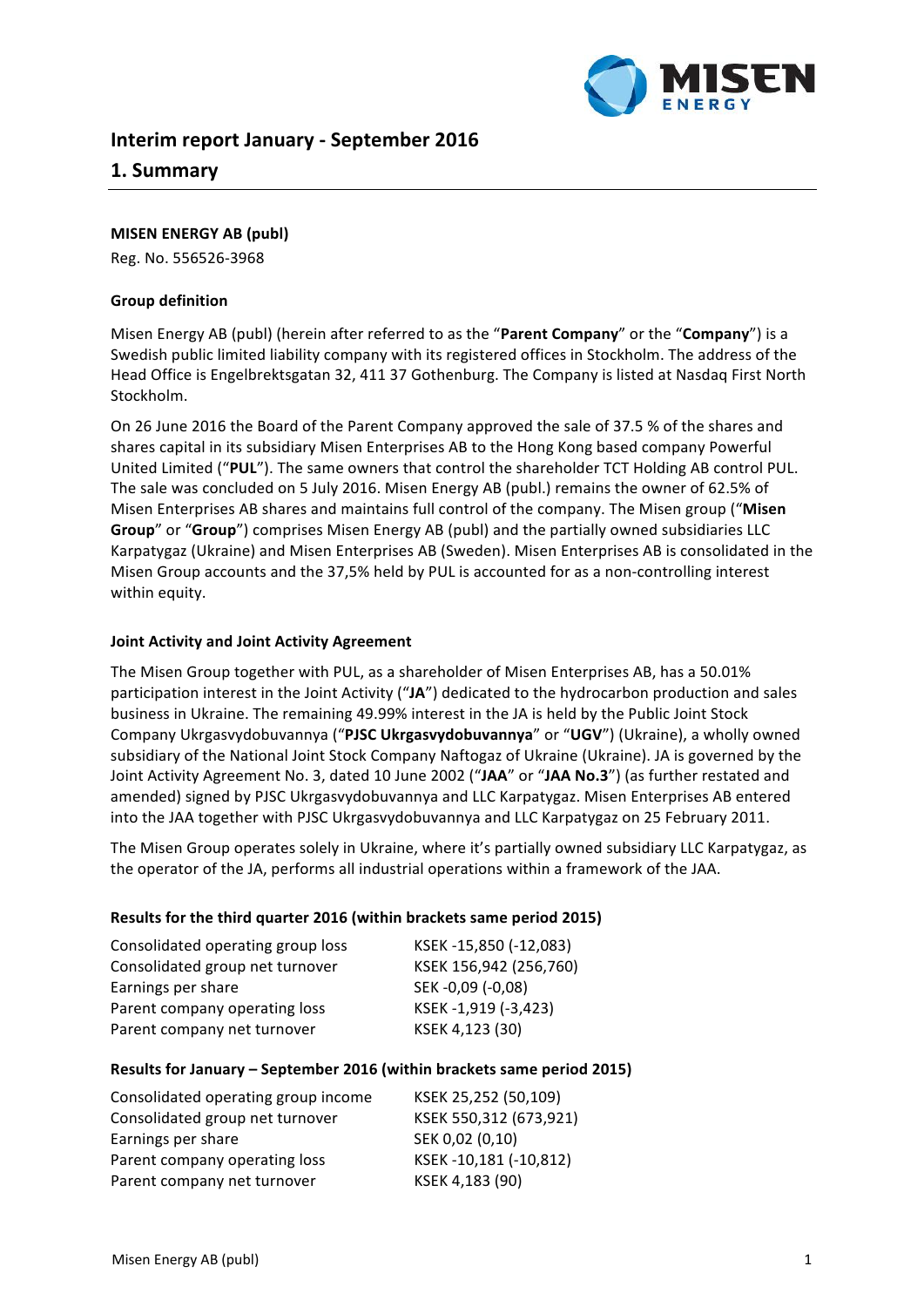# **2. Essential Events during the Period January – September 2016**

# **Group financial situation**

In July 2015, the JA breached its obligation to pay off KUSD 2,240 (KSEK 18,858) of a total of KUSD 12,250 (KSEK 103,128) to Public Joint Stock Company Sberbank ("PJSC Sberbank"). In August 2015, the JA breached its obligation to pay off the remaining debt KUSD 10,010 (KSEK 84,270) of a total of KUSD 12,250 (KSEK 103,128). In connection with this, the JA reached an agreement with PJSC Sberbank to restructure the debt with new repayment terms. However, the restructuring agreement had not been signed at the end of September 2016 due to agreement not having been achieved between the JA's participants. PJSC Sberbank therefore has legal grounds to impose punitive interest on the JA amounting to KUAH 66,529 (KSEK 21,839) as of end of September 2016. This punitive interest is recognized in the Misen Group's financial statements. As of 30 September 2016 amount of provision recognized in the Misen Group's balance sheet makes up KSEK 10,922. During January – September 2016 financial expenses related to punitive interest recognized in the Misen Group's income statement amounted to KSEK 2,349.

The JA is subject to certain covenants related primarily to its borrowings. As of 30 September 2016, the JA was in breach of the financial covenants under its agreements with PJSC Sberbank. The borrowings are classified as short term as of 30 September 2016.

During January – September 2016 JA repaid KUSD 4,000 (KSEK 33,573) of PJSC Sberbank loan making outstanding balance as of 30 September 2016 of KUSD 8,250 (KSEK 70,807).

In August 2015, besides restructuring agreement negotiations with PJSC Sberbank, Sberbank Leasing Ukraine LLC ("Sberbank Leasing") filed suit against the JA for violation of a leaseback agreement. According to the suit, the JA has not delivered equipment in time based on the agreement and Sberbank Leasing therefore has legal grounds to sue the JA for breach of contract. However, the JA considers that the unrealized delivery of equipment has legal grounds as Sberbank Leasing did not fulfil its obligations under the contract (full payment of the value of the equipment) at the time the agreement began to apply.

On 13 April 2016 trial court hearings regarding leaseback agreement with Sberbank Leasing took place. According to the decision taken, the trial court rejected the claims of Sberbank Leasing to JA related to the contract. On 26 July 2016, the Ukrainian appeal court hearings regarding leaseback agreement with Sberbank Leasing took place. Per the decision taken, the appeal court rejected the claims of Sberbank Leasing to the JA related to the contract. The decision came into force on the day of court hearings. Sberbank Leasing reserved its right to file a cassation to the Supreme Economic Court of Ukraine. Please also refer to chapter Essential events after the end of the third quarter 2016 ("**Q3 2016**").

The JA has a stable production and positive cash flow and despite the facts described above, the Board and management believe that the JA has enough liquidity to cover its outstanding commitments to its creditors. The Board and management will monitor the situation and report on the future development.

# **Financing of the Company's Swedish operations**

The Company continued to borrow from its shareholders during the first half of 2016. In January 2016, the Company borrowed KSEK 270 from TCT Holding AB. In February 2016, the Company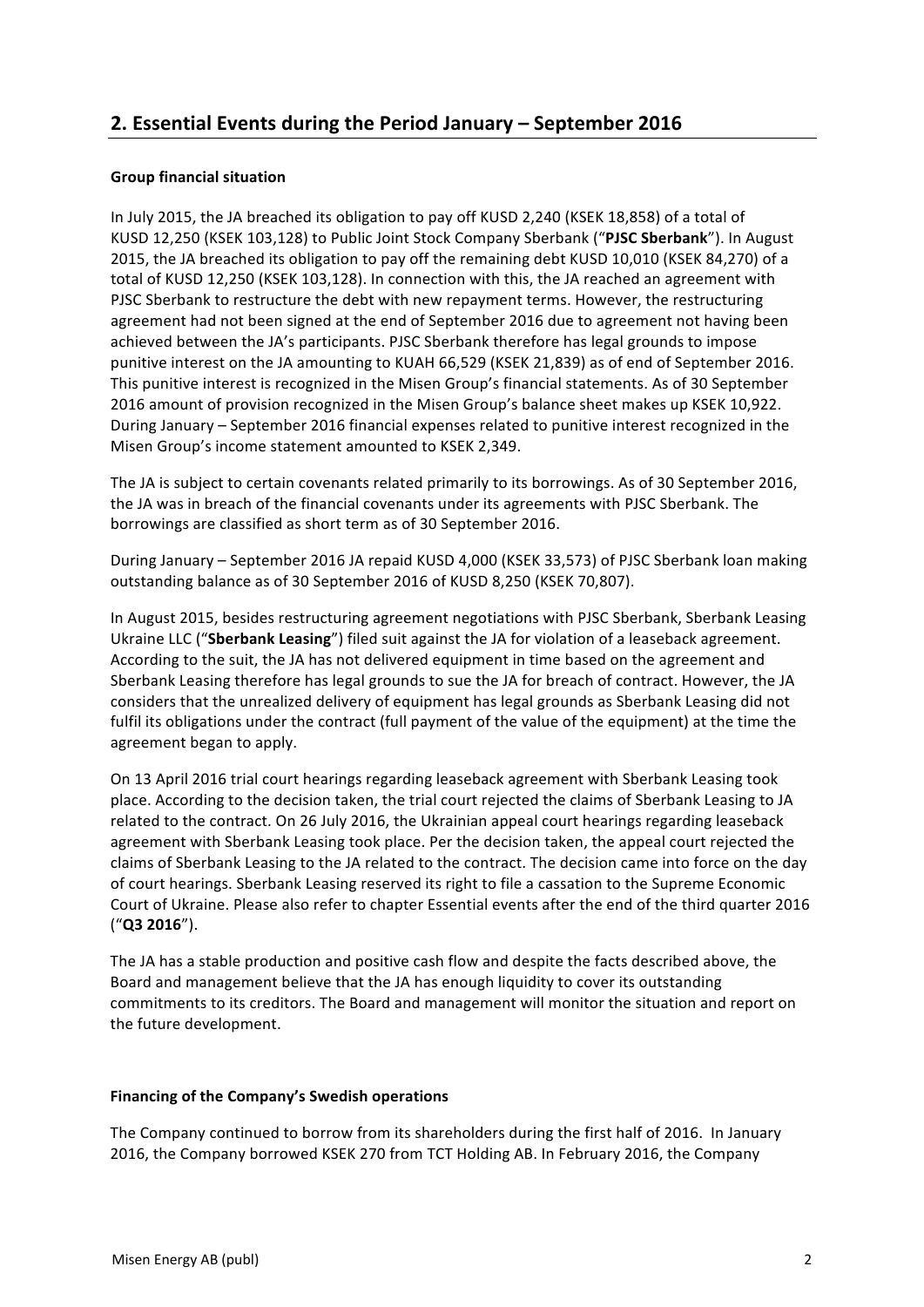borrowed KEUR 700 (KSEK 6,607) from Prolux Resources AG, a company registered in Panama and controlled by the shareholder Blankbank Investment Ltd.

On 20 April 2016 the Company borrowed an additional KEUR 500 (KSEK 4,591) from Prolux Resources AG with a due date of 1 May 2017. This secured financing of Misen's Swedish operations until August 2016. 

On 26 June 2016 the Board of the Parent Company approved the sale of 37.5 % of the shares and shares capital in its subsidiary Misen Enterprises AB to PUL.

On 5 July 2016 the Company and PUL completed the Share Purchase Agreement. The purchase sum amounted to MSEK 166,2 and was paid by PUL by taking over Misen Energy AB (publ) existing debt plus a cash payment amounting to approximately MSEK 25,7. As a consequence of the deal, 37.5 % of the future dividends from Misen Enterprises AB will go to PUL. The Company maintains full control of Misen Enterprises AB. By completion of the deal, the Board of Misen Enterprises AB comprise two representatives from Misen Energy AB and one representative from PUL.

# **The operation of Khrestyshchenska Booster Compressor Station**

In September 2015, the Khrestyshchenska Booster Compressor Station (BCS) was commissioned. This BCS is one of the largest in Ukraine and serves the extraction of up to 25% of the total domestic natural gas production.

However, after commissioning of the Khrestyshchenska BCS, a dispute arose between the JA and the PJSC Ukrgasvydobuvannya regarding how the incremental production of gas at Khrestyshchenska BCS should be allocated. According to the currently applied methodology for calculating incremental production volumes, the production at Khrestyshchenska BCS did not exceed the "base line" which led to no increase in production to be utilized by the JA. Due to this, the JA was forced to use part of the produced gas for the operation of Khrestyshchenska BCS. As mentioned in the previous reports, the gas that was used for operations amounted to 9 million cubic meters ("mmcm") per month.

At the beginning of February 2016, Misen Enterprises AB and PJSC Ukrgasvydobuvannya had a meeting regarding the operation of Khrestyshchenska BCS. During this meeting, the parties agreed how the issue of the gas used for the operation of Khrestyshchenska BCS shall be resolved. According to the agreement, Misen Enterprises' subsidiary LLC Karpatygaz, which is in charge of operating the JA, temporary rents out Khrestyshchenska BCS to PJSC Ukrgasvydobuvannya on a monthly basis with an obligation of the latter to cover the gas needed for operation.

Based on this arrangement, during January – August 2016 the JA concluded 8 lease agreements with PJSC Ukrgasvydobuvannya. However, in September 2016 PJSC Ukrgasvydobuvannya refused to sign the lease agreement. Thus, JA was forced to use part of produced gas to cover the technical needs of Khrestyshchenska BCS operations, although UGV received all the gas produced as a result of the operation of this BCS. In September 2016 volumes of technical gas amounted up to 7.2 million cubic meters. As a result, Misen Group incurred losses of KSEK 5,366, which are represented in accounts as other operating costs.

For further information, please also refer to chapter Essential events after the end of Q3 2016.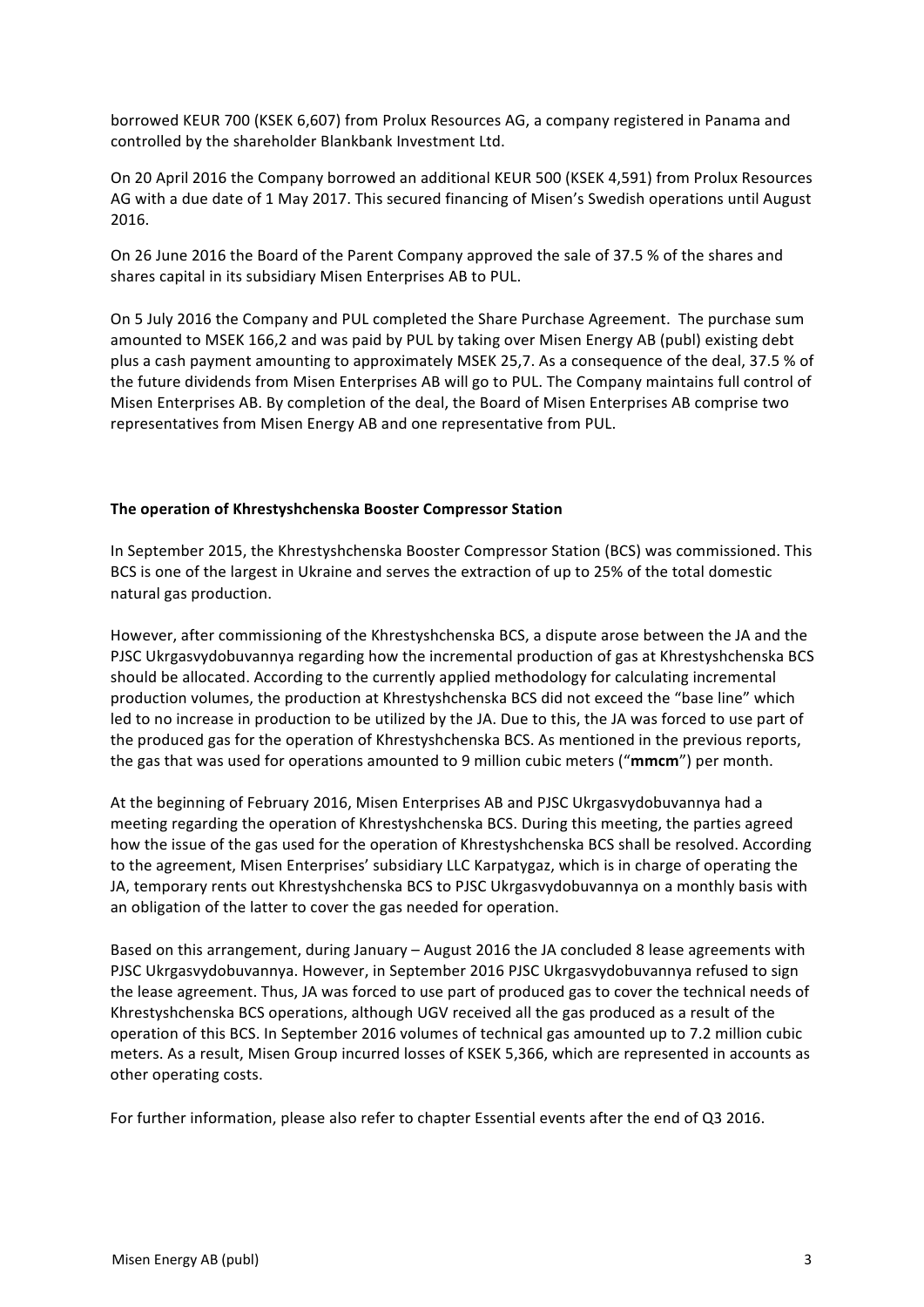### **Subsoil use charge**

The Ukrainian government continues to exercise targeted discrimination by charging a 70% subsoil use charge for enterprises established under Joint Activity Agreements. This was done in accordance with the laws adopted by Ukraine during 2014.

The situation has deteriorated with the adoption of the amendments to the Tax Code of Ukraine in November 2015. The amendments establish 29% subsoil use charge for private gas producers with the extraction operations from the depth under 5,000 meters and 14% with the extraction operations from the depth above 5,000 meters. These amendments deepen targeted discriminatory conditions for JA in relation to other private gas producers.

The Company submitted an investment dispute notice to the Government of Ukraine in the light of applied discriminatory subsoil use charge. The initiated proceedings are aimed to reduce the subsoil use charge rate to level of private producers. Please see section Investment dispute notice to the Government of Ukraine.

# **Tax payments in Ukraine**

Despite difficult situation with the increased subsoil use charge, the Misen led JA continued paying all taxes to Ukrainian tax authorities during Q3 2016. Since 2011, the JA has contributed to Ukraine KUAH 10,368,176 (adjusted KSEK 4,987,793) as subsoil use charge, value added tax and corporate profit tax. During January-September 2016 alone, the JA paid KUAH 2,391,905 (adjusted KSEK 781,908).

#### **Ukraine's economy**

**Cooperation with the international Monetary Fund ("IMF"). IMF resumed financing of Ukraine in** September 2016. It had been stalled for nearly a year, which had raised concerns over authorities' willingness to proceed within the IMF's guidelines. Despite the prolonged delay, the Government has made the most vital step required to unlock the tranche flow: in April 2016 it raised regulated utility tariffs. On 16 September 2016 a USD 1 bln (SEK 8.6 bln) tranche from the IMF was received increasing foreign currency reserves of National Bank of Ukraine.

**GDP Growth.** In first quarter 2016 ("Q1 2016") and second quarter 2016 ("Q2 2016") real GDP expanded 0.1% and 1.4% correspondingly compared to the same period of the previous year. The accelerated growth in Q2 2016 allowed to escape technical recession. This rebound in economic activity is mainly explained by growth in fixed investments (by 9% quarter on quarter) as well as stronger household consumption, which has been gradually recovering over January-June 2016. Performance of the economy in July – December 2016 depends on further fiscal support – budget expenditures are set to increase in nominal and real terms both versus July - December 2015 and versus January – June 2016 – as well as on whether recovery in household consumption and fixed investments takes hold.

**Industrial production.** In January – September 2016 industrial production growth stabilized at the level of 2.0% compared to the same period of the previous year, which is significantly lower than 3.7% in Q1 2016. The main reason for the growth slowdown is oil and gas as well as iron ore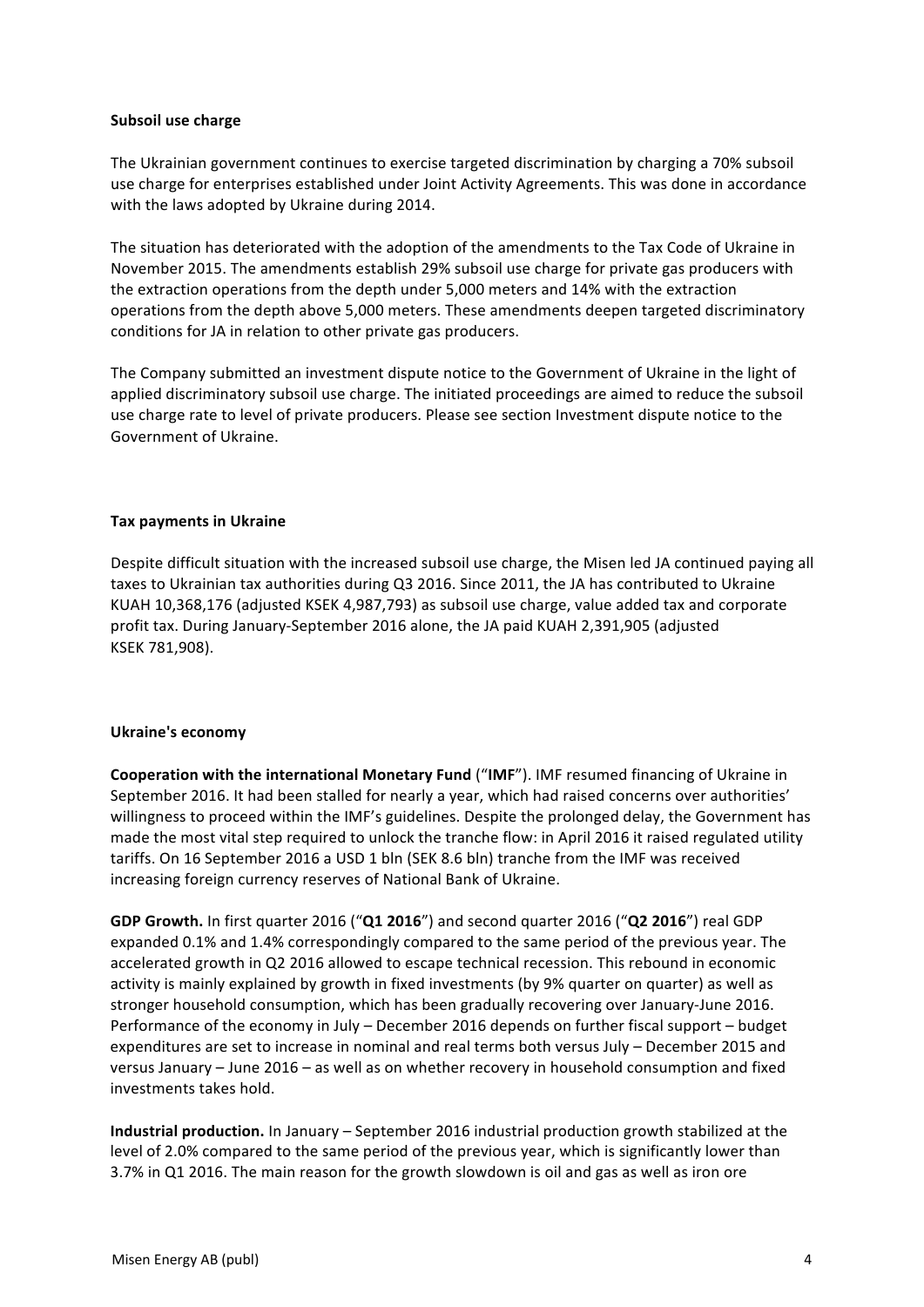production decrease. In January – September 2016 oil and gas condensate production decreased by -9.0%, whereas gas production grew by 1.0%. Iron ore production fell -2.2% in January – September 2016 compared to the same period of previous year.

**Inflation.** In January – September 2016, consumer inflation continued to slow and made up 14.5% versus 18.1% in January – June 2016 compared to the same period of the previous year. Reduced inflationary pressure was of fundamental nature: the stable exchange rate and weak domestic demand. The increase in commodity prices in world markets along with stable Ukrainian currency caused industrial inflation to slightly increase up to 16.4% in January - September 2016 versus 15.0% in January  $-$  June 2016 compared to the same period of the previous year.

**Exchange rate.** During January – September 2016, the rate for UAH towards SEK has decreased from 0.3468 on 31 December 2015 to 0.3283 on 30 September 2016, or by -5.3%. Main contributor was current account deficit, which was mainly covered from National Bank of Ukraine foreign currency reserves. Since the Misen Group's operations and net assets are almost entirely located in Ukraine this has caused a negative effect on the Group's equity, decreasing it by KSEK 27.533.

# **Investment dispute notice to the Government of Ukraine**

In early October 2015, the Company has submitted an investment dispute notice to the Government of Ukraine under the Ukrainian Swedish Bilateral Investment Treaty ("Treaty"). The Company notified Ukraine that a dispute has arisen between it and Ukraine concerning the Company's investment in Ukraine, and invited Ukraine to resolve the dispute by consultation and negotiation.

The Company has engaged in meaningful discussions with Ukraine what regards application of the exorbitant subsoil use charge and its increasing negative effect to the Company's investments in Ukraine. Upon the date of this report, no amicable settlement with the Government of Ukraine has been reached. The Company reserves its right to submit the dispute to international arbitration in accordance to the Treaty.

As explained in previous reports and the Company's announcements, the Ukrainian Government continues targeted discrimination against the Company's investments in Ukraine by applying a 70% royalty. Due to the application of the exorbitant subsoil charge, the Company was unable to realize any return on its investments in Ukraine. If it continues to be applied, the 70% royalty may force the Company to close its operations in Ukraine and loose the total value of its investment as well as the expected revenue for the remaining life cycle of the investments.

Please also refer to chapter Essential events after the end of Q3 2016.

# **Request for Arbitration from PJSC Ukrgasvydobuvannya**

Misen Enterprises AB and LLC Karpatygaz, the two partially owned subsidiaries of the Company, received the Request for Arbitration from PJSC Ukrgasvydobuvannya on 18 July 2016. PJSC Ukrgasvydobuvannya submitted the Request for Arbitration to the Arbitration Institute of the Stockholm Chamber of Commerce and requested termination of the JAA and allocation of the property.

The two partially owned subsidiaries of the Company have previously notified PJSC Ukrgasvydobuvannya that a dispute had arisen between them, therefore, the claims of PJSC Ukrgasvydobuvannya and the subsequent Request for Arbitration were anticipated.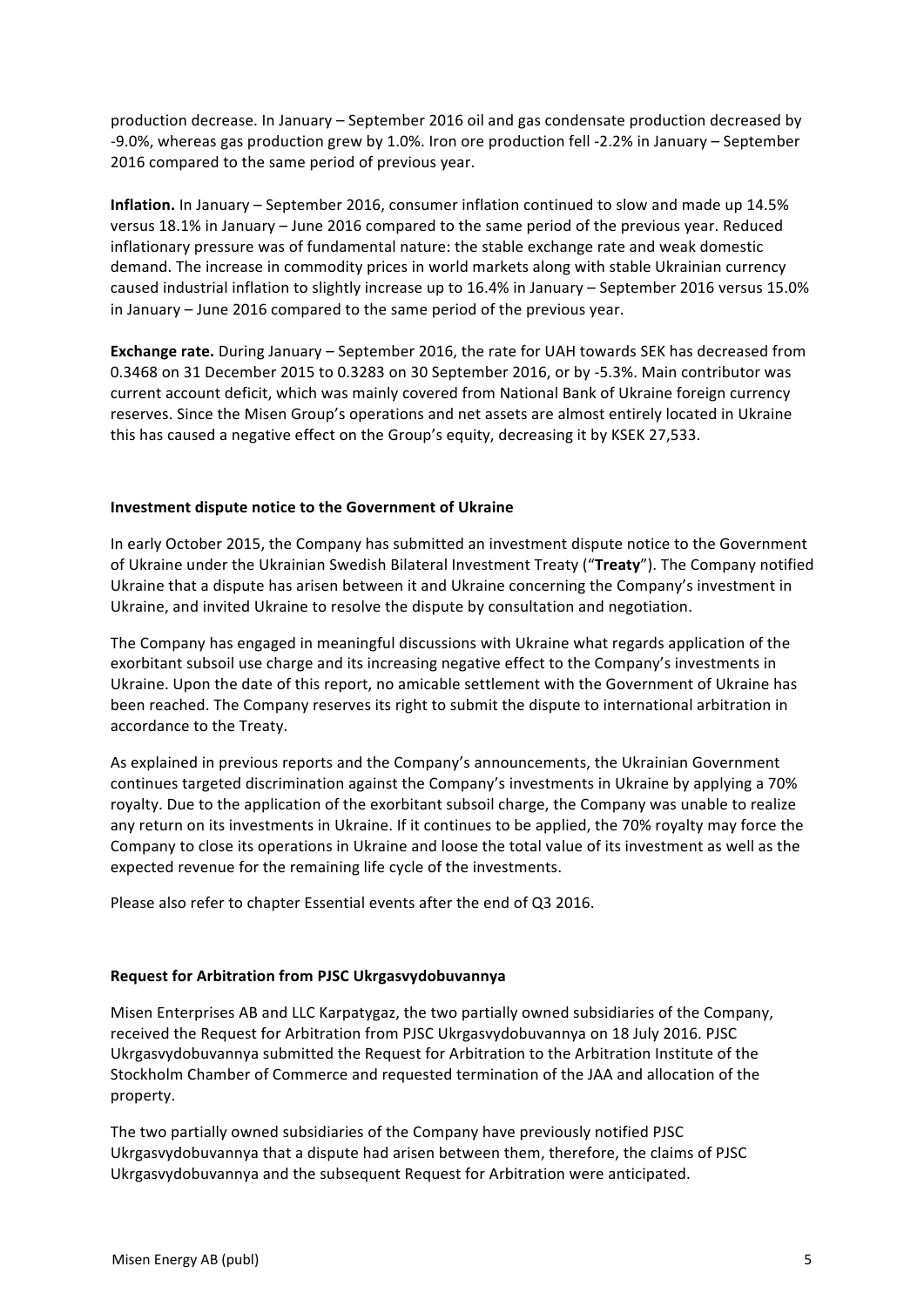Please also refer to chapter Essential events after the end of Q3 2016.

### **Contribution to the JA**

During January-September 2016, Misen Enterprises AB did not contribute any additional funds towards its commitment to the JA in the amount of MUSD 8.6 (MSEK 73.8). The total amount contributed remains at KUSD 3,930 (KSEK 33,730).

It was indicated that for any additional contribution to be made. UGV first should remedy its breaches of the JAA and that UGV's direct and indirect shareholders cease targeting the Joint Activity with discriminatory subsoil use charge. As of the date of publishing of this report, there is no clarity as for these conditions to finalize the additional contribution to the Joint Activity.

#### **Investment program report**

Despite financial constraints imposed by the increased subsoil use taxation, the Misen Group continued construction of booster compressor stations during January – September 2016. During this period, JA invested KSEK 24,461 (KSEK 89,259) into development program (compared to the same period of 2015).

During January-September 2016, the Company has reached the following major milestones:

- 2 wells undergone workover and/or well stimulation works,
- 2 wells were put into production,
- 6 metering units were constructed and put into operations,
- 4 BCS were at the final stages of construction.

#### **Production report**

The renewed investment program in 2015 has allowed to achieve stable levels of production during January-September 2016 (when compared to the previous reporting periods).

The table below sets forth the **accumulated production** indicators for the specified period:

|                         | January – September<br>2016 | January – September<br>2015 | January - September<br>2014 |
|-------------------------|-----------------------------|-----------------------------|-----------------------------|
| Natural Gas (mmcm)      | 493.8                       | 523.7                       | 515.0                       |
| Gas Condensate (ktons*) | 25.8                        | 24.7                        | 21.4                        |
| Oil (ktons)             | 4.7                         | 7.95                        | 24.4                        |
| LPG (ktons)             | 6.2                         | 3.08                        |                             |
| * thousand tons         |                             |                             |                             |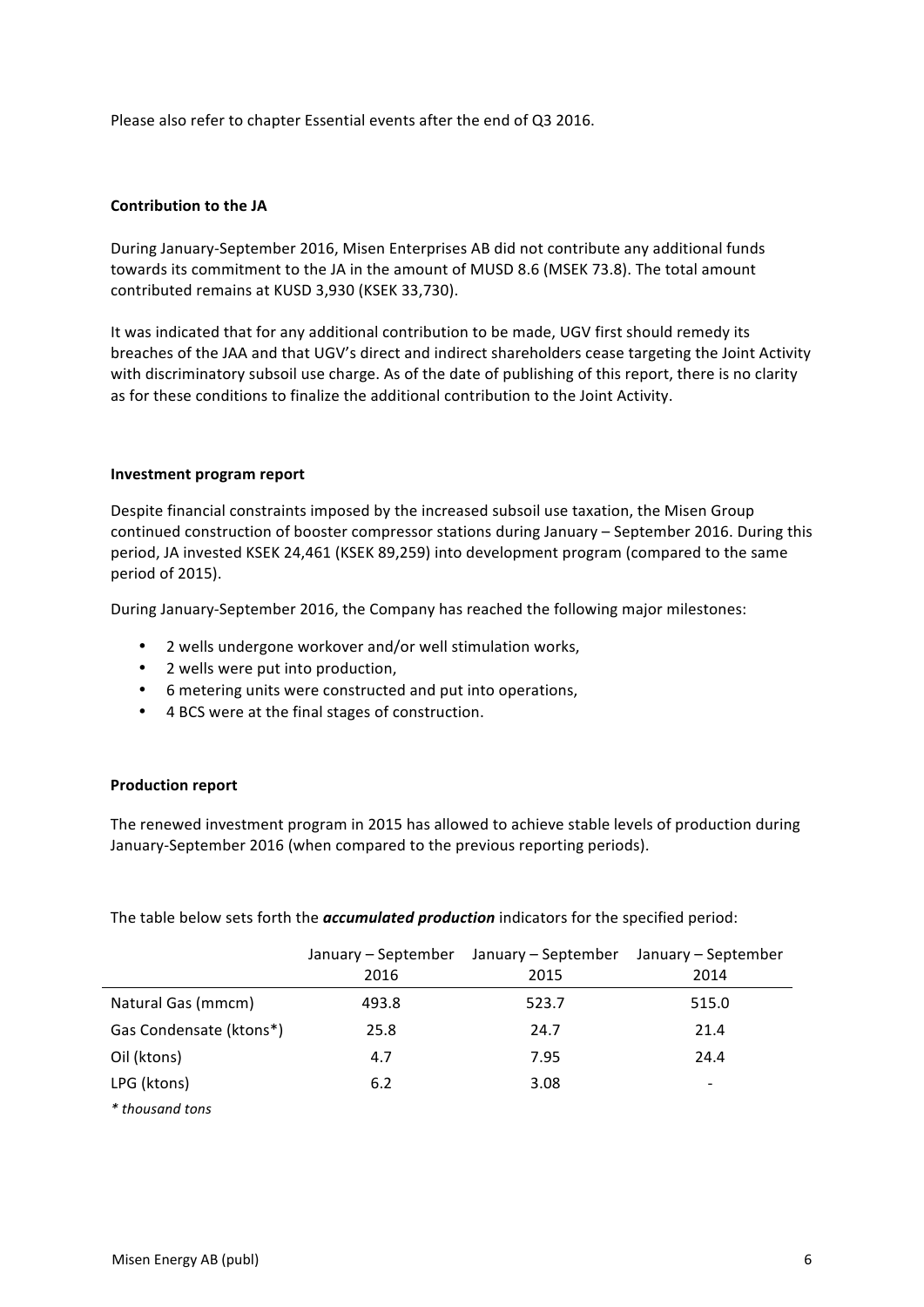# **Essential events after the end of the Q3 2016**

# *Currency fluctuations*

During the period October to mid-November 2016, Ukrainian currency was relatively stable appreciating by 0.8% in relation to SEK from 0.3283 to 0.3309.

#### *Investment dispute notice to the Government of Ukraine*

The Company is in meaningful discussions with Ukraine what regards application of the exorbitant subsoil use charge and its increasing negative effect to the Company's investments in Ukraine. Upon the date of this report, no amicable settlement with the Government of Ukraine has been reached. The Company reserves its right to submit the dispute to international arbitration in accordance to the Treaty.

# *Request for Arbitration from PJSC Ukrgasvydobuvannya*

Misen Enterprises AB and LLC Karpatygaz participate in an arbitration proceeding and vigorously defend the legitimate interests of their investors. Misen Enterprises AB and LLC Karpatygaz requested the tribunal to reject all claims of PJSC Ukrgasvydobuvannya and order PJSC Ukrgasvydobuvannya to compensate the losses that Misen Enterprises AB and LLC Karpatygaz incurred as a result of PJSC Ukrgasvydobuvannya's failure to implement the JAA. The case was transferred to the arbitral tribunal for final resolution of the present dispute. The hearing on the merits should be held in November 2017.

This arbitration proceeding has no immediate impact on Misen Enterprises' AB and LLC Karpatygaz's business in Ukraine. Misen Energy AB (publ) will update the market on the further developments of the arbitration proceeding.

#### *Group financial situation*

On 13 October 2016 Supreme Economic Court of Ukraine hearings regarding leaseback agreement with Sberbank Leasing took place. The Supreme Economic Court of Ukraine rejected all the previously made decisions by lower courts and ordered to reconsider the case in the lower jurisdiction Commercial Court of Kyiv city. This ruling implies that the case should go through all the lower jurisdictions once again before the final decision is taken.

The board and management continue monitoring the situation and will report on the future development.

#### **The operation of Khrestyshchenska BCS**

PJSC Ukrgasvydobuvannya continues to refuse to implement the JAA participants' agreement on the allocation of fuel gas costs between PJSC Ukrgasvydobuvannya and the Joint Activity. Seeking to avoid continuously accruing costs of power supply used to pump-over volumes of base production, Misen Enterprises AB and LLC Karpatygaz opt to lease Khrestyshchenska BCS to PJSC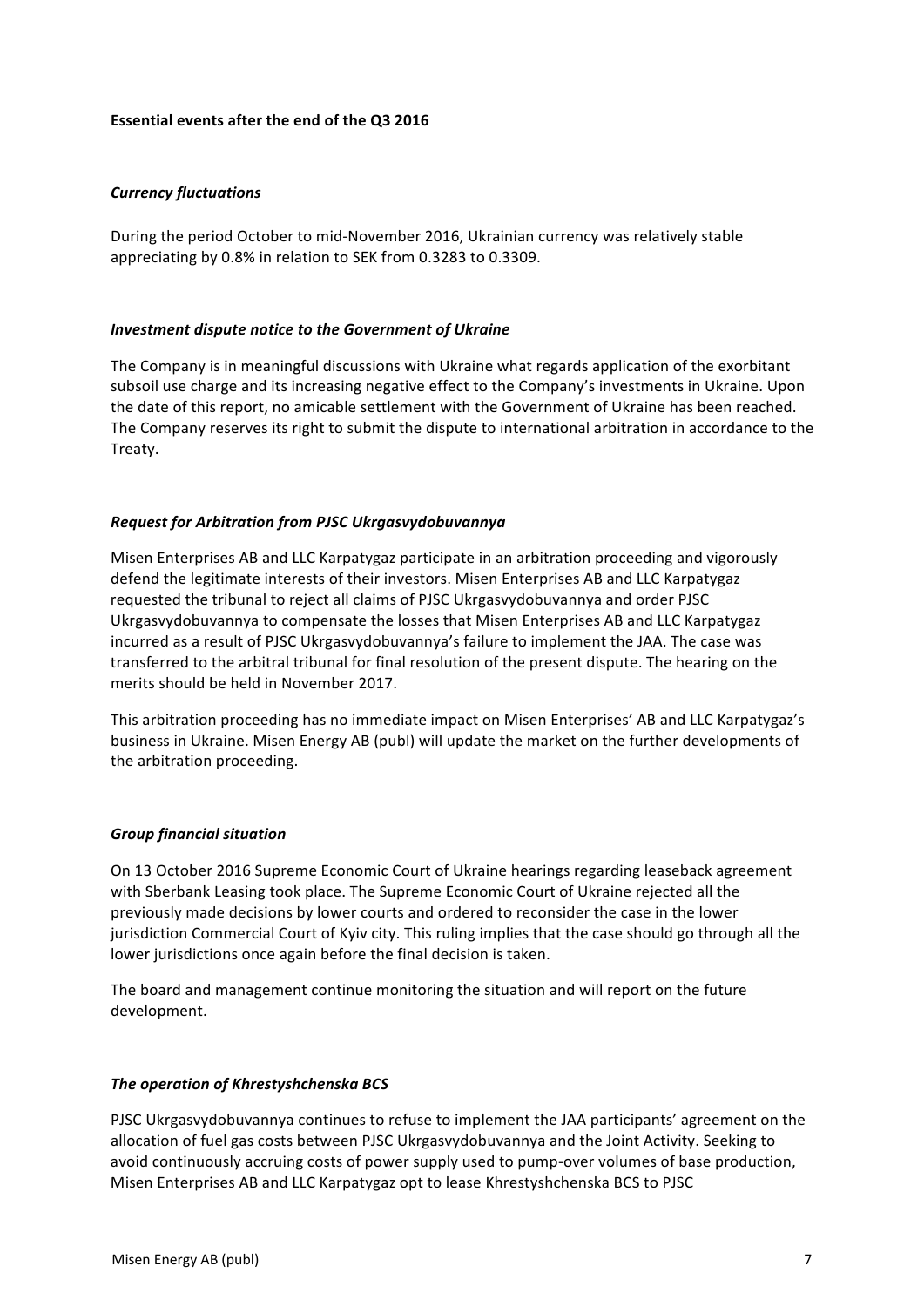Ukrgasvydobuvannya on a temporary basis. However, PJSC Ukrgasvydobuvannya has refused to sign lease agreements for September and October 2016. PJSC Ukrgasvydobuvannya thus forced the Joint Activity to bear the entirety of the costs of operating the Khrestyschenska BCS for that period, even though PJSC Ukrgasvydobuvannya received all gas produced as a result of the operation of this BCS.

On 14 November 2016 PJSC Ukrgasvydobuvannya signed Khrestyshchenska BCS lease agreement for November 2016 – April 2017, thus, relieving JA from bearing additional costs of power supply used to pump-over volumes of base production during this period.

The board and management continue monitoring the situation and will report on the future development.

# **Ongoing criminal investigation**

On 26 October 2016 Pechersk District Court in Kyiv issued an order barring the sale or transfer of engineering equipment for oil and gas production partially owned by Misen Enterprises AB and LLC Karpatygaz under the JAA. The court prohibited LLC Karpatygaz from disposing in any manner of that equipment. The court ruling does not impose any restriction on the use of the assets of the JA. LLC Karpatygaz continues performing its obligations and, thus, implementing joint activities in Ukraine in accordance to the JAA LLC Karpatygaz appealed against the court ruling in the Court of Appeal in Kyiv city. The court rendered a ruling as a result of satisfaction of the application submitted by the investigator of the General Prosecutor's Office of Ukraine within the criminal proceedings commenced in 2014 in respect of criminal offences, which might be qualified under the Criminal Code of Ukraine. A complaint filed by PJSC Ukrgazvydobuvannya on 5 September 2016 was adjoined to this criminal investigation. The General Prosecutor's Office of Ukraine has not brought any criminal charges against Misen Group to Ukrainian courts yet.

On 18 November 2016 Pechersk District Court in Kyiv issued an additional order and prevented LLC Karpatygaz from disposing its share of the booster compression stations that fall under the scope of the JA's assets. Specifically, the court's ruling barred the sale and/or transfer of these assets.

Misen Group considers the criminal investigation to be ungrounded and denies all the possible criminal accusations in their entirely. Misen Group has been always cooperative with the investigation authorities and are ready to evidence the legitimate nature of the JA in Ukraine. The board and management continue monitoring the situation and will report on the future development.

# *Sale of gas condensate, oil and LPG*

In the end of October 2016, after the decision to prohibit disposing of JA's assets was taken by Pechersk District court, JA has been encountering with a fundamental breach of JAA by PJSC Ukrgazvydobuvannya. Since then PJSC Ukrgazvydobuvannya has been preventing the transfer of ownership rights for extracted volumes of gas condensate, oil and LPG to JA. Thus, several regional units of PJSC Ukrgasvydobuvannya refused to ship the hydrocarbons to the JA's clients without stating any clear reason, therefore the JA was not able to sell any hydrocarbons other than gas since the end of October 2016.

Misen Group is initiating court proceedings to resolve the situation. The board and management continue monitoring the situation and will report on the future development.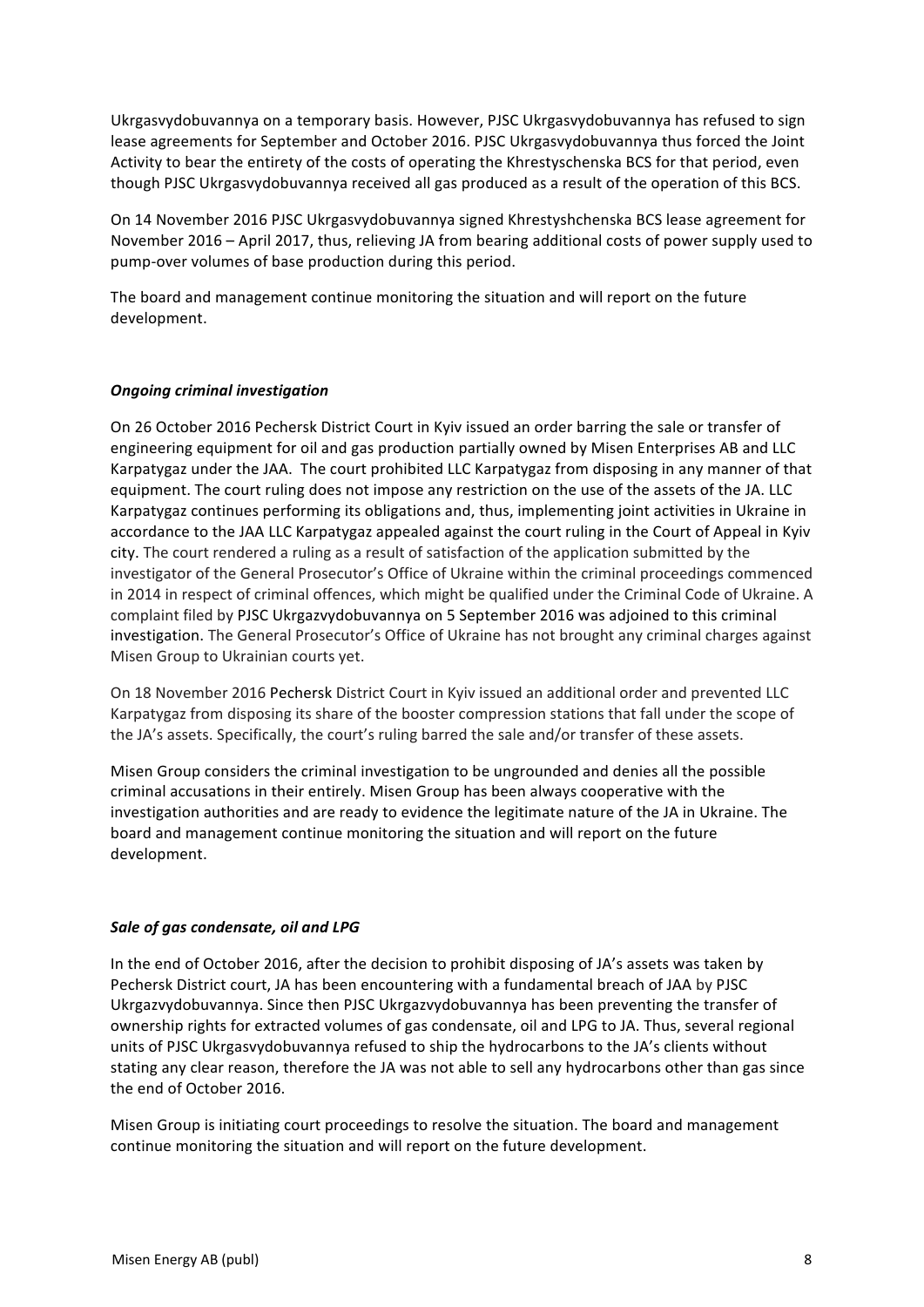# *Sale of gas*

In October-November 2016 JA continued to sell the gas produced. However, since the end of October 2016 PJSC Ukrgazvydobuvannya has been refusing to sign delivery certificates for gas transferred by PJSC Ukrgazvydobuvannya to JA, which is a fundamental breach of JAA by PJSC Ukrgazvydobuvannya. Despite this fact, the end consumers have been accepting sales of the gas produced by JA since the ownership rights for gas are confirmed by national gas pipeline operator during this period.

Misen Group is initiating court proceedings to resolve the situation. The board and management continue monitoring the situation and will report on the future development.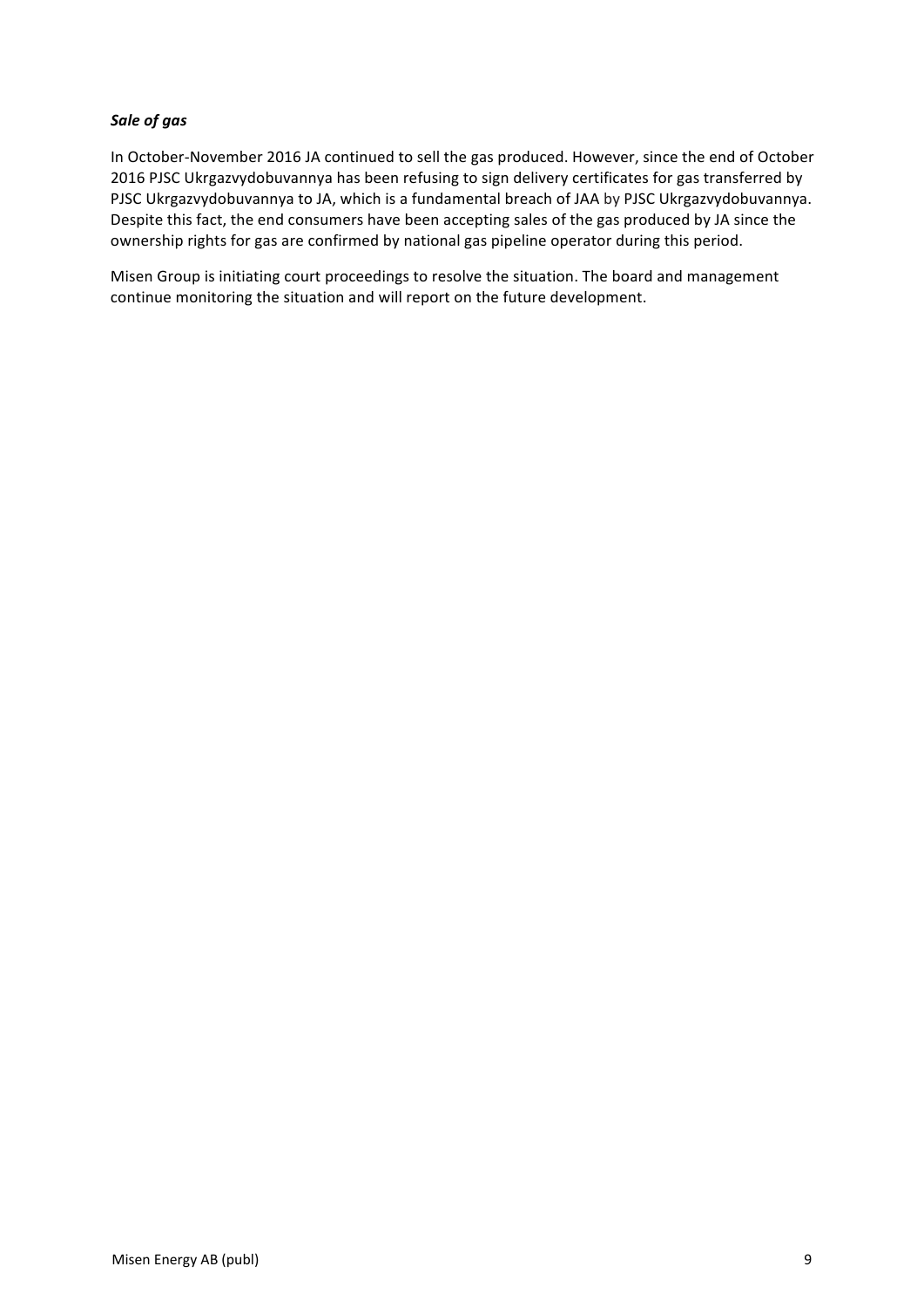# **3. Results – the Misen Group and the Company**

The Misen Group accounted for an operating loss of KSEK -15,850 (KSEK -12,083 for the same period 2015) for the Q3 2016. Loss after financial items for the period was KSEK -16,950 (KSEK -17,161 for the same period 2015). The operating loss and loss after financial items in the quarter is mainly explained by the bad debts written-off during the period (please see section Financial assets and liabilities).

For January – September 2016, operating income of the Misen Group was KSEK 25,252 (KSEK 50,109) and the Group result after the financial items for January – September 2016 was KSEK 6,899 to be compared to KSEK 16,682 for the same period 2015.

During January – September 2016, the JA gas production totalled 493.8 mmcm (523.7 mmcm during the same period 2015), generating a turnover of KSEK 902,947 (KSEK 1,312,888) of which 50.01 % is attributable to the Misen Group's interest in the JA, the corresponding numbers in KUAH are KUAH 2,762,165 (KUAH 3,334,742). The decrease in production and, thus, in turnover was mainly caused by sluggish investment program due to increased subsoil use charge rates.

Loss after financial items for the Parent Company in Q3 2016 amounted to KSEK -11,228 (KSEK -7,659). During January  $-$  September 2016 the Parent Company's loss after financial items made up KSEK -27,459 (KSEK -18,497). During Q3 the sale of shares in Misen Enterprises AB resulted in a capital loss of KSEK -9 309.

Misen Group net turnover for Q3 2016 was KSEK 156,942 (KSEK 256,760) and the Parent Company net turnover for this period was KSEK 4,123 (KSEK 30). During January - September 2016, the Misen Group net turnover amounted to KSEK 550,312 (KSEK 673,921) while the Company revenue in the same period amounted to KSEK 4,183 (KSEK 90). During Q3 the Company started invoicing its subsidiaries for group common costs.

# **Amendments to the tax code**

As reported in the annual report 2014, as of 1 January 2015 Ukrainian Parliament adopted amendments to the tax code. According to the adopted amendments, Joint Activities are not corporate profit tax ("CPT") payers starting from 2015. Instead, Joint Activities' operators are liable to pay income taxes on behalf of the participants. In December 2015 Ukrainian Parliament adopted additional amendments to the tax code. According to these amendments the CPT return is submitted within 40 days after the end of reporting period on a quarterly basis. The CPT obligations are based on the tax returns for the previous quarter and are paid within 10 days after submission of the return. 

In this report it has been assumed that Misen Group with regard to the taxes related to JA will be tax payer according to Ukrainian legislation based on the presumption that it has an operating activities within the country. Joint operations such as the JA in Ukraine has no clear definition in the Swedish Tax Legislation. JA has in the tax return of Misen Enterprises for 2015 been treated as a foreign legal entity taxed by the participants (Sw. I utlandet delägarbeskattad juridisk person). This report has been prepared on the assumption that the income in the JA accrued before 1 January 2015 will not be subject to Swedish tax, that the holding in the JA is considered as business-related shares (Sw. *näringsbetingade aktier*) until 31 december 2014 and that the Ukrainian income tax may be deducted from Swedish income tax.

After the sale of 37,5% of the shares in Misen Enterprises AB the Company can not longer utilize the tax losses carried forward through group contribution from Misen Enterprises AB.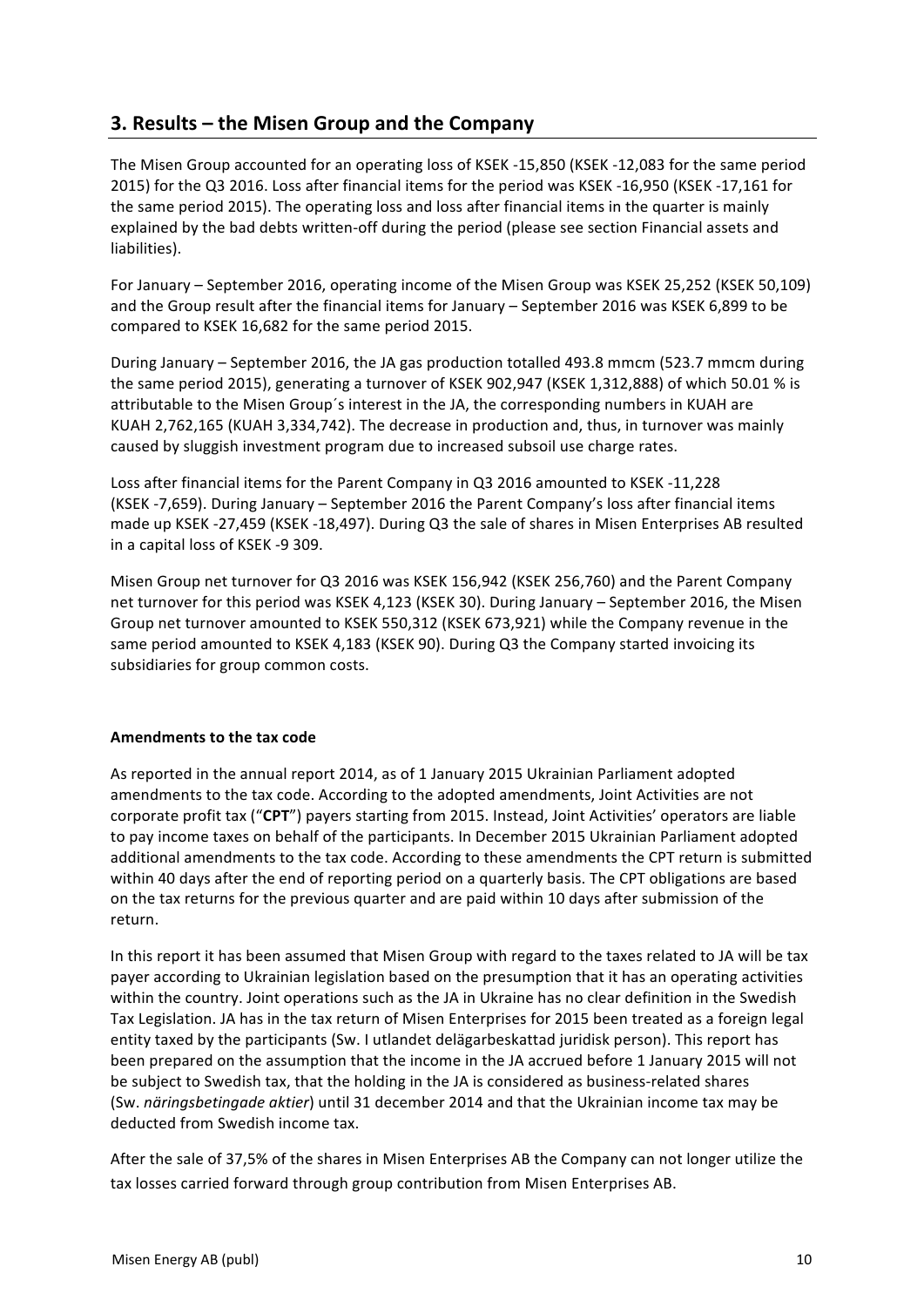During January-September 2016 JA paid KUAH 20,088 (KSEK 6,986) as CPT on behalf of Misen Group to Ukrainian tax authorities.

### **Financial assets and liabilities**

Booked value of financial assets and liabilities is equal to fair value.

During the Q3 2016 JA wrote-off KUAH 150.230 (KSEK 49.110) in receivable. Partially the amount written-off represents previously reversed provisions for bad debts due to unfulfilled obligations by counterparties. Out of the total amount 50,01% has affect the Misen Groups' result. Subsidiary LLC Karpatygaz as the operator of JA is engaged in constructive negotiations with the debtors. The settlement of these outstanding obligations is also sought through the legal proceedings in Ukraine.

#### **Cash position**

As of 30 September 2016, the cash balance of the Misen Group was KSEK 27,642 (KSEK 59,803). The cash flow from operations after changes in working capital was KSEK 18,970 in January-September 2016 (KSEK 109,763). 

#### **Capital expenditure**

The Misen Group's capital expenditure on equipment for gas production in Ukraine related to the JA activity during January – September 2016 amounted to KSEK 11,875 (KSEK 89,259).

During January – September 2016, capital expenditure orders not yet delivered have been placed at an aggregate value of KSEK 12,101. The capital expenditures are equipment, constructions and constructions in progress for extraction of natural gas. The activities are capital intensive and the level of capital expenditures will be on a continuing high level.

# **Expected future development of the Company and going concern**

On-going sales of natural gas produced will have a positive impact on the Group's income and cash flows in 2016, providing grounds for continued investment program. However, this will be offset by the increased subsoil charges to 70%, what will hamper production growth and give a negative effect to the Misen Group's results during 2016.

Provided that the subsoil charge remains at the level of 70% the result and cash-flow for the remaining life time of the project will be seriously reduced, which was reflected in the decision taken to write down the value of Misen Enterprises in the Company in the annual report 2015.

Depending on how the arbitration cases develop in which the Misen Group is involved a need for increased financing of the Swedish operations might arise during the second half of 2017. The need for funding will be handled through extended credits and, if necessary, adjustments in the investment program.

Based on the abovementioned facts related to the arbitration proceedings with PJSC Ukrgazvydobuvannya, ongoing criminal investigation as well as issues with sales of gas, gas condensate, oil and LPG, there is a material uncertainty related to events or conditions that may cast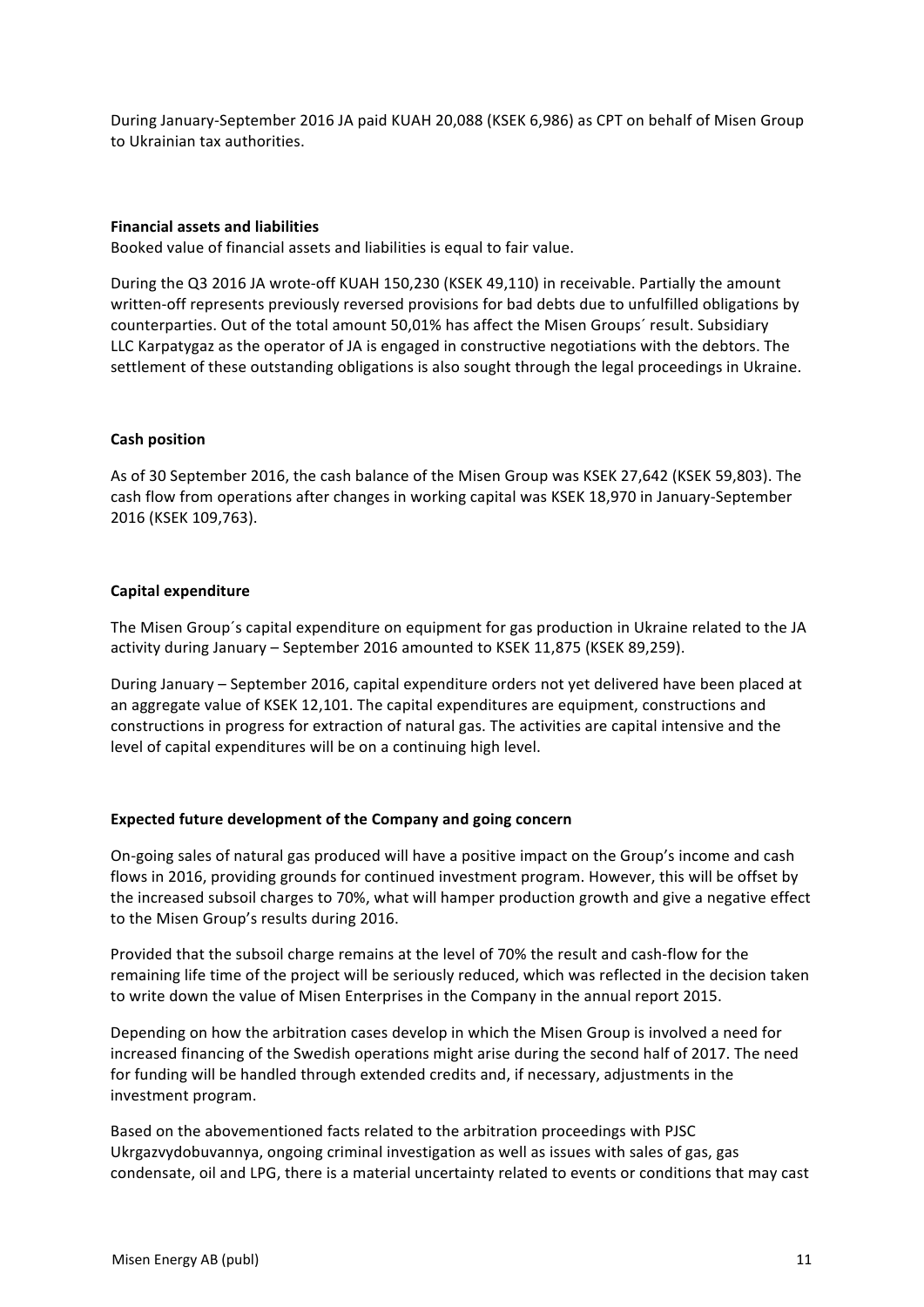significant doubt on the Misen Group's ability to continue as a going concern. Therefore, Misen Group may be unable to realize its assets and discharge its liabilities in the normal course of business.

Management and the board are concerned with the situation and will report on further developments in upcoming reports.

#### **Environmental impact**

The JA operations have an impact on the environment in Ukraine, which is governed by laws and conventions, which in turn control the JA's operations as regards to the environment. Oil and natural gas operations are subject to extensive regulations with respect to the environment at both international and national levels. Environmental legislation covers the control of water and air pollution, waste, licensing requirements, restrictions on operations in environmentally sensitive and coastal areas. Environmental regulations are expected to become more stringent over time, which will most likely result in increasing costs. The Misen Group meets the environmental requirements in order to maintain existing licenses or obtain new ones.

#### **Accounting principles**

This report is prepared according to the International Financial Reporting Standards (IFRS), as adopted by EU. This report is prepared according to IAS 34 and The Swedish Annual Accounts Act as well as RFR 2, Accounting for legal entities. The accounting principles for the Misen Group as well as for the Company are identical to the last annual and quarterly reports.

#### **Financial and other risks**

The Misen Group focuses on increasing the local hydrocarbons production in Ukraine by undertaking a large-scale investment program focused on development and modernization of gas production infrastructure. In this activity, the Group works with a complex set of industry-specific risks such as price trends for oil and gas, currency risk and interest rate risks, regulatory matters relating to investigations, processing and environment and uncertainty in the value of the completed exploration work and the subsequent field development. With operations being focused on production rather than exploration, the risk exposure could be considered as being moderate.

A more in-depth explanation of the different risk exposures in the Company's business is included in the annual report 2015.

#### **First North**

Misen Energy AB (publ) is listed on First North, which is an alternative market place operated by Nasdaq First North Stockholm and the Company adheres to the rules and regulations for First North. The Certified Adviser of the Company is Consensus Asset Management AB.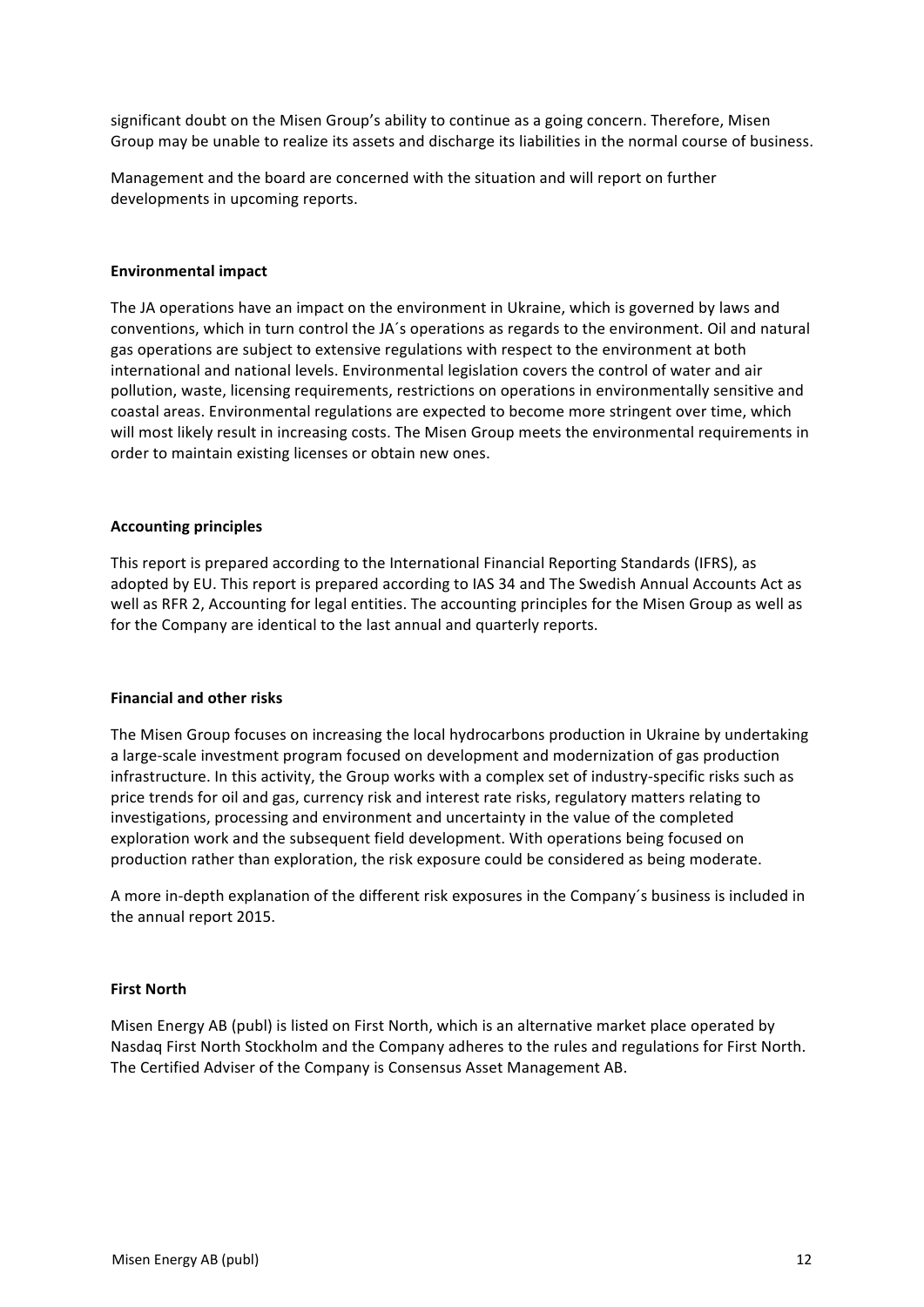# **Sector information - the Misen Group**

The Misen Group operational activities are located in Ukraine. Solely administrative issues are undertaken in Sweden.

# **Geographical area**

|                       | 30 Sept 2016      | 30 Sept 2015 | 31 Dec 2015 |
|-----------------------|-------------------|--------------|-------------|
| (All amounts in KSEK) |                   |              |             |
| Net sales, external:  |                   |              |             |
| Sweden                | --                |              |             |
| Ukraine               | 535,523           | 656,612      | 853,359     |
| Fixed assets:         |                   |              |             |
| Sweden                | $\qquad \qquad -$ | --           |             |
| Ukraine               | 540,367           | 661,418      | 588,941     |

# **Transactions with related parties**

|                                              | 30 Sept 2016 | 30 Sept 2015 | 31 Dec 2015 |
|----------------------------------------------|--------------|--------------|-------------|
| (All amounts in KSEK)                        |              |              |             |
| Ukrgasvydobuvannya:                          |              |              |             |
| Sale                                         | 31,622       |              |             |
| Purchase                                     | 103,636      | 123,717      | 129,131     |
| Short-term receivables                       |              |              |             |
| Short-term debts                             | 11,076       | 6,835        | 14,708      |
| Management, Board and major<br>Shareholders: |              |              |             |
| Purchase of services                         | 3,630        | 2,393        | 4,097       |
| Interest                                     | 1,632        |              | 350         |
| Salaries and remunerations                   | 5,106        | 3,077        | 5,146       |
| Short-term debts                             | 982          | 1,280        | 2,190       |
| Long-term debts                              |              |              | 10,613      |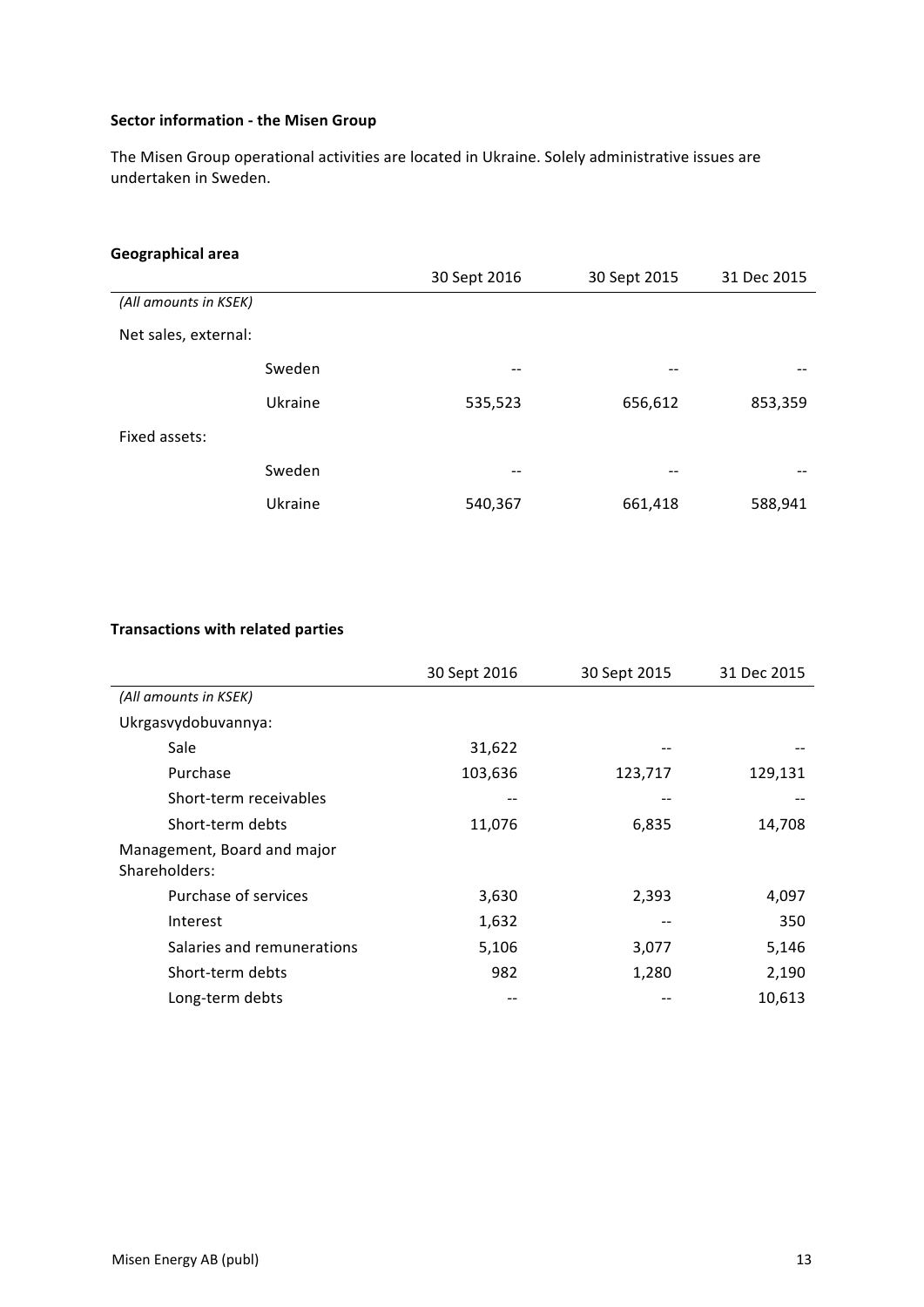#### **Publication of the January - September 2016 report**

This January - September 2016 report is published at the Company's website www.misenenergy.se, and a printed version can be ordered at info@misenenergy.se.

This information is information that Misen Energy AB (publ) is obliged to make public pursuant to the *EU Market Abuse Regulation. The information was submitted for publication, through the agency of the contact person set out above, at 14:00 CET on 30 November 2016.* 

#### **Future reports**

Next report, the full year interim report for 2016, will be published on 28 February 2017

Stockholm, 30 November 2016

#### **Misen Energy AB (publ)**

Göran Wolff, Managing Director

For further information, please contact: Göran Wolff, MD

Direct line: +46 31 759 50 72 Mobile: +46 709 45 48 48 E-mail: goran@misenenergy.se info@misenenergy.se

Misen Energy AB (publ) (formerly Svenska Capital Oil AB (publ)) is a Swedish upstream oil and gas company with operations in Ukraine. The company was founded in 2004 and its shares are traded on Nasdaq First North since 12 June 2007.

In 2011, Misen Energy AB (publ) acquired Misen Enterprises AB and its Ukrainian subsidiary, LLC Karpatygaz, including the rights to 50.01% of the revenue and profit from a gas production project in Ukraine. Under IFRS rules, this transaction is classified as a reverse takeover. In consideration of the acquisition, a new share issue was carried out. The gas producing assets were acquired by production cooperation via a joint activity project governed by a Joint Activity Agreement between at that time the wholly-owned direct and indirect subsidiaries of Misen Energy AB (publ), i.e. Misen Enterprises AB and LLC Karpatygaz (together 50.01%) and PJSC Ukrgasvydobuvannya (49.99%), a subsidiary of the National Joint Stock Company Naftogaz of Ukraine. PJSC Ukrgasvydobuvannya is the largest producer of natural gas in Ukraine. The purpose of the Joint Activity Agreement is to significantly increase production of gas and oil by providing modern technologies via a large-scale investment program for the purposes of attainment of profits.

In June 2016 Misen Energy AB (publ) sold 37.5 % of Misen Enterprises AB shares to the Hong Kong based company Powerful United Limited. Owning (the remaining) 62.5% of Misen Enterprises AB shares, Misen Energy AB (publ) maintains full control of the company and preserves a right to obtain 62.5% of the future dividends from the operations in Ukraine.

The registered office of Misen Energy AB (publ) is in Stockholm and the shares are traded on First North under identification ticker MISE. The Certified Adviser of the company at Nasdaq First North is Consensus Asset Management AB.

For further information, please visit our website www.misenenergy.se.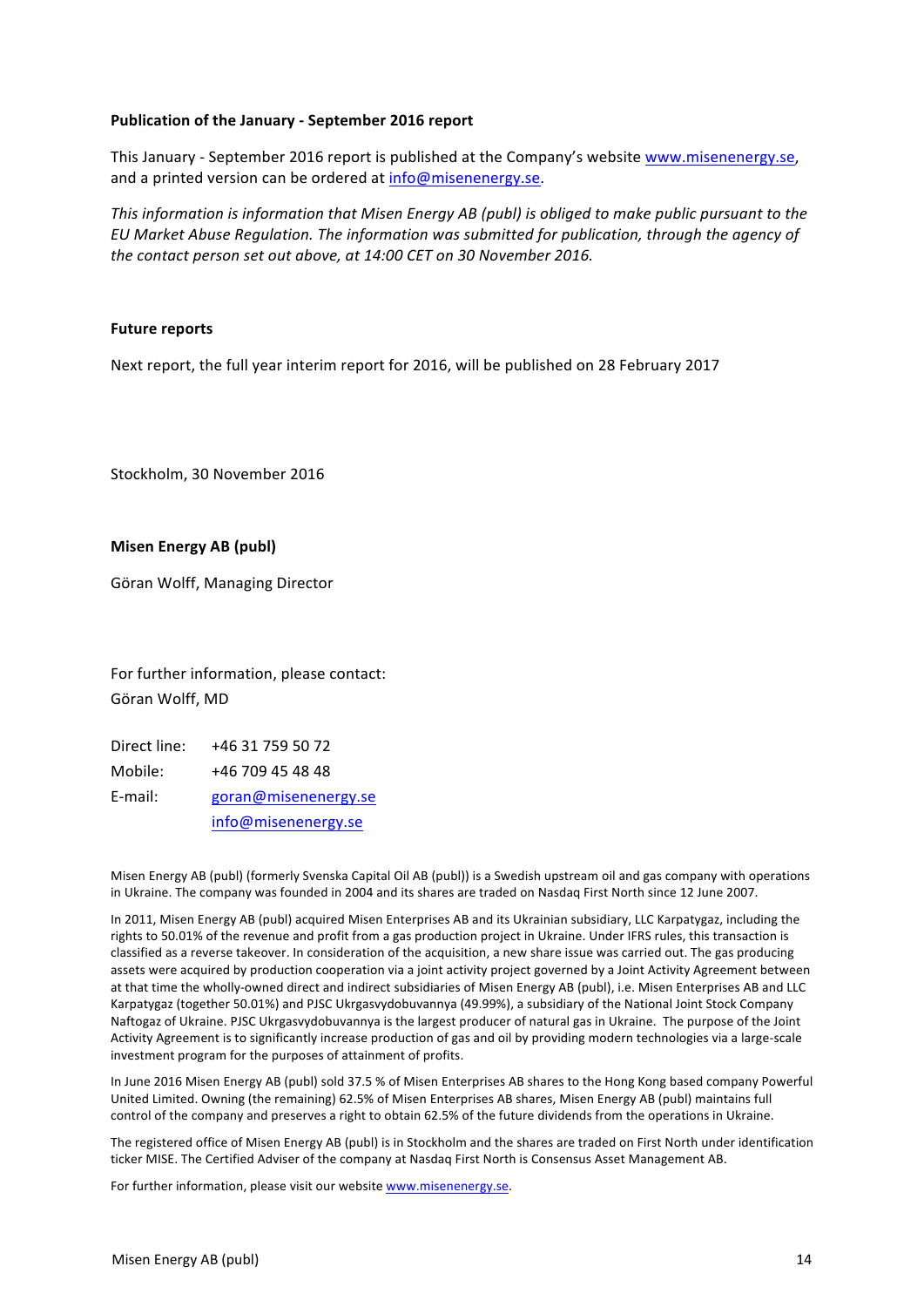#### **CONDENSED INCOME STATEMENT-THE GROUP**

|                                                                       | 1 July -30 Sept | 1 July -30 Sept | 1 Jan - 30 Sept | 1 Jan - 30 Sept | 1 Jan - 31 Dec |
|-----------------------------------------------------------------------|-----------------|-----------------|-----------------|-----------------|----------------|
|                                                                       | 2016            | 2015            | 2016            | 2015            | 2015           |
| All amounts in KSEK                                                   | 3 months        | 3 months        | 9 months        | 9 months        | 12 months      |
| <b>Operating revenue</b>                                              |                 |                 |                 |                 |                |
| Net sales                                                             | 155,608         | 254,639         | 535,523         | 656,612         | 853,359        |
| Other operating income                                                | 1,331           | 2,154           | 14,444          | 14,413          | 27,528         |
| Result from associated companies                                      | 3               | $-33$           | 345             | 2,896           | 3,486          |
|                                                                       | 156,942         | 256,760         | 550,312         | 673,921         | 884,373        |
| <b>Operating expenses</b>                                             |                 |                 |                 |                 |                |
| Other external expenses                                               | $-136,133$      | $-241,584$      | $-460,443$      | $-568,618$      | $-738,953$     |
| Personnel expenses                                                    | $-5,188$        | $-3,833$        | $-11,382$       | $-11,598$       | $-16,078$      |
| Depreciation and amortisation of tangible and intangible fixed assets | $-8,372$        | $-5,460$        | $-27,700$       | $-23,213$       | $-34,845$      |
| Other operating cost                                                  | $-23,099$       | $-17,966$       | $-25,535$       | $-20,383$       | $-79,888$      |
|                                                                       | $-172,792$      | $-268,843$      | $-525,060$      | $-623,812$      | $-869,764$     |
| <b>Operating income/loss</b>                                          | $-15,850$       | $-12,083$       | 25,252          | 50,109          | 14,609         |
| <b>Financial items</b>                                                | $-1,100$        | $-5,078$        | $-18,353$       | $-33,427$       | $-63,296$      |
| Profit/loss after financial items                                     | -16,950         | $-17,161$       | 6,899           | 16,682          | -48,687        |
| Taxes for the period                                                  | $-2,612$        | 5,313           | $-10,455$       | $-1,850$        | 14,963         |
| Profit for the period                                                 | $-19,562$       | $-11,848$       | $-3,556$        | 14,832          | $-33,724$      |
| Profit is attributable to:                                            |                 |                 |                 |                 |                |
| Owners of Misen Energy AB (publ)                                      | $-12,946$       | $-11,848$       | 3,061           | 14,832          | $-33,724$      |
| Non-contolling interests                                              | $-6,617$        |                 | $-6,617$        |                 |                |
|                                                                       | $-19,562$       | $-11,848$       | $-3,556$        | 14,832          | $-33,724$      |
| Statement of comprehensive income - The Group                         |                 |                 |                 |                 |                |
| Net profit for the period                                             | $-19,562$       | $-11,848$       | $-3,556$        | 14,832          | $-33,724$      |
| Other comprehensive income                                            |                 |                 |                 |                 |                |
| Items possible for later reclassification in income statement:        |                 |                 |                 |                 |                |
| <b>Translation differences</b>                                        | $-15,729$       | 1,788           | $-27,533$       | $-139,196$      | $-199,037$     |
| Other comprehensive income for the period, net after taxes            | $-15,729$       | 1,788           | $-27,533$       | $-139,196$      | $-199,037$     |
| Total comprehensive income for the period                             | -35,291         | $-10,060$       | -31,089         | $-124,364$      | $-232,761$     |
| Total comprehensive income for the period is attributable to:         |                 |                 |                 |                 |                |
| Owners of Misen Energy AB (publ)                                      | $-22,776$       | $-10,060$       | $-18,574$       | $-124,364$      | $-232,761$     |
| Non-contolling interests                                              | $-12,515$       |                 | $-12,515$       |                 |                |
|                                                                       | $-35,291$       | $-10,060$       | $-31,089$       | $-124,364$      | $-232,761$     |

#### Net earnings per share, attributable to the owners of Misen Energy AB's (publ) (in SEK per share)

| Net earnings for the period, before and after dilution | $-0.09$ | -0.08 | 0.02 | 0.10 | $-0.23$ |
|--------------------------------------------------------|---------|-------|------|------|---------|
| $\sim$ $\sim$ $\sim$<br>.                              |         |       |      |      |         |

Average number of shares for the period was 145,068,222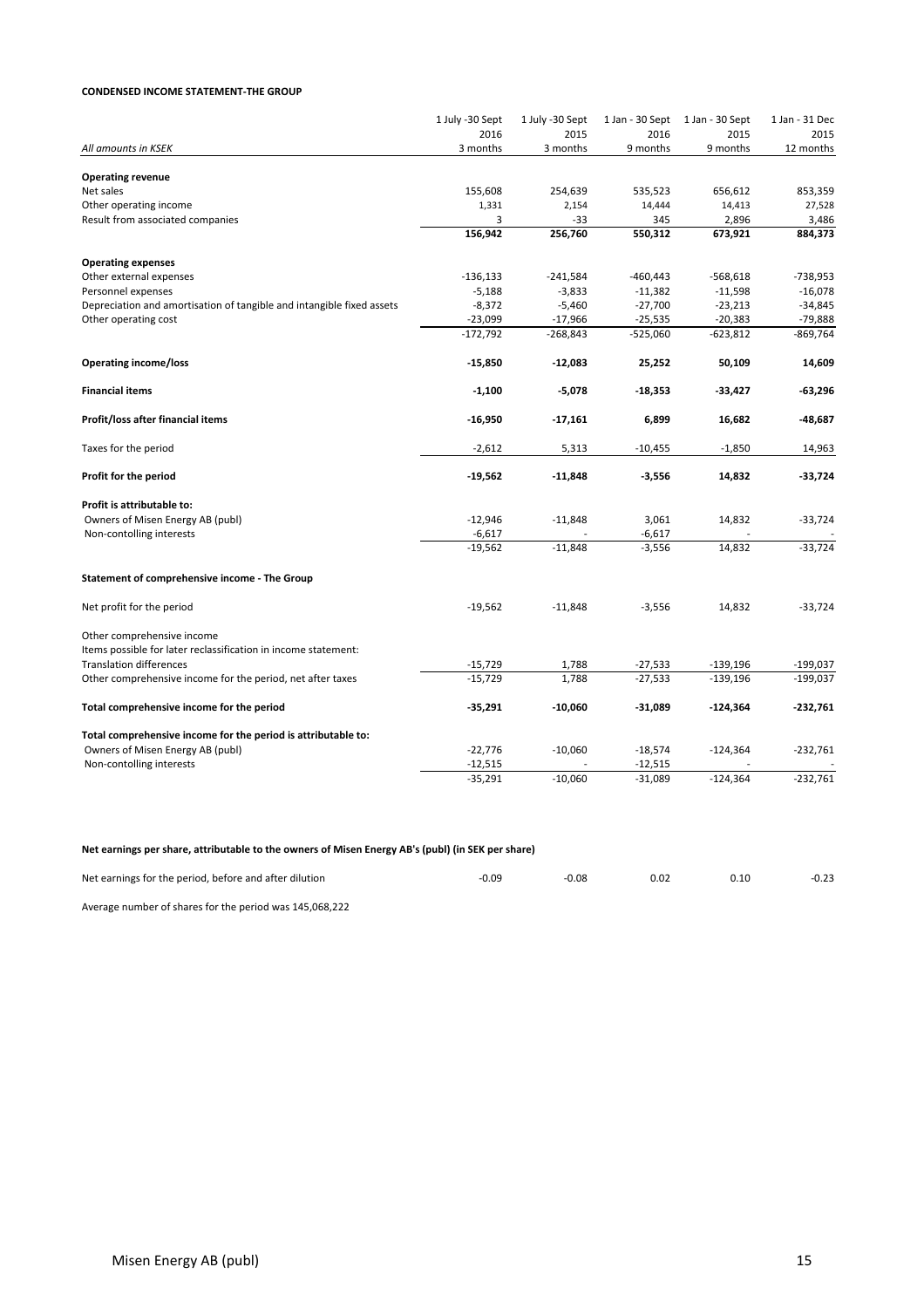### **CONDENSED BALANCE SHEET-THE GROUP**

| All amounts in KSEK                                     | 30 Sept 2016 | 30 Sept 2015 | 31 Dec 2015 |
|---------------------------------------------------------|--------------|--------------|-------------|
| <b>ASSETS</b>                                           |              |              |             |
| <b>Non-current assets</b>                               |              |              |             |
| Intangible fixed assets                                 | 29,640       | 32,736       | 31,859      |
| Tangible fixed assets                                   | 510,727      | 618,136      | 554,800     |
| Shares in associated companies                          |              | 1,911        | 2,282       |
| Deferred tax receivables                                | 7,306        | 8,635        | 14,736      |
| <b>Total non-current assets</b>                         | 547,673      | 661,418      | 603,677     |
| <b>Current assets</b>                                   |              |              |             |
| Stock                                                   | 3,971        | 3,116        | 3,157       |
| Accounts receivable                                     | 47,585       | 88,756       | 44,763      |
| Other receivables                                       | 20,779       | 13,546       | 10,872      |
| Prepaid expenses and accrued income                     | 3,864        | 693          | 525         |
| <b>Total current assets</b>                             | 76,199       | 106,111      | 59,317      |
| <b>Cash and bank balances</b>                           | 27,642       | 59,803       | 7,413       |
| <b>Total current assets</b>                             | 103,841      | 165,914      | 66,730      |
| <b>TOTAL ASSETS</b>                                     | 651,514      | 827,332      | 670,407     |
|                                                         |              |              |             |
| All amounts in KSEK                                     | 30 Sept 2016 | 30 Sept 2015 | 31 Dec 2015 |
| <b>EQUITY AND LIABILITIES</b>                           |              |              |             |
| Equity attributable to owners of Misen Energy AB (publ) | 305,249      | 447,815      | 339,418     |
| Non-controlling interests                               | 169,259      |              |             |
| <b>Total equity</b>                                     | 474,508      | 447,815      | 339,418     |
| <b>Non-current liabilities</b>                          |              |              |             |
| Long-term loans                                         |              | 92,831       | 99,161      |
| Deferred tax liability                                  |              |              |             |
| Other long-term liabilities                             | 33,200       | 14,439       | 30,737      |
| <b>Total non-current liabilities</b>                    | 33,200       | 107,270      | 129,898     |
| <b>Current liabilities</b>                              |              |              |             |
| Accounts payable                                        | 15,174       | 47,502       | 21,811      |
| Tax debts                                               | 1,099        | 13,929       | 4,414       |
| Short-term loans                                        | 35,094       | 85,184       | 79,411      |
| Other short-term debt to JA                             | 41,699       | 33,865       | 33,829      |
| Other short-term debt                                   | 47,320       | 80,195       | 55,896      |
| Accrued expenses and deferred income                    | 3,420        | 11,572       | 5,730       |
| <b>Total current liabilities</b>                        | 143,806      | 272,247      | 201,091     |
| TOTAL EQUITY AND LIABILITIES                            | 651,514      | 827,332      | 670,407     |
| Pledged assets                                          | 185,438      | 606,553      | 438,487     |
| Contingent liabilities                                  | 1,019,856    | 1,235,846    | 1,102,483   |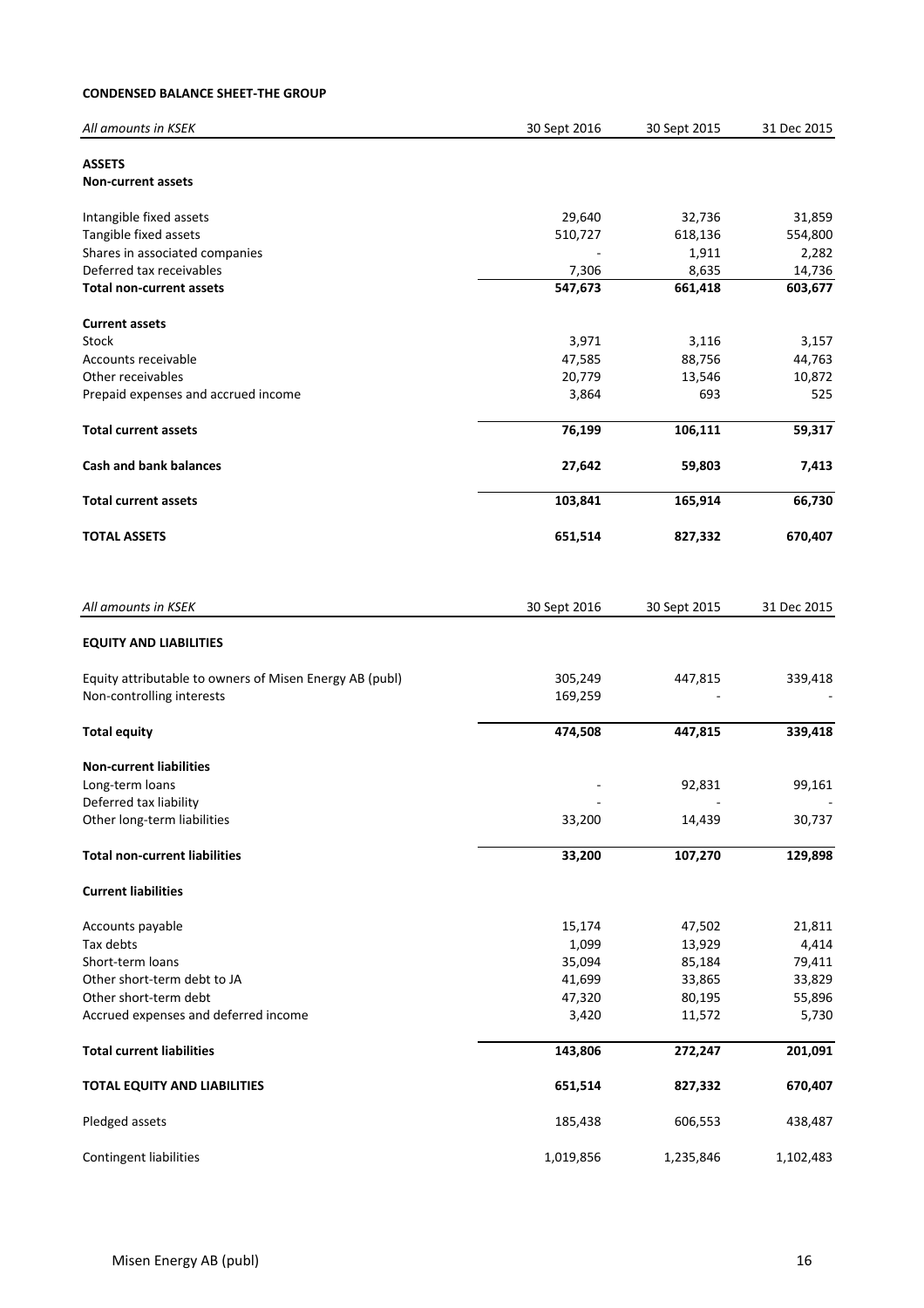#### **CONDENSED STATEMENT OF CHANGES IN EQUITY - THE GROUP**

|                                                   | Attributable to owners of Misen Energy AB (publ) |                |                |                      |            |                                  |                     |
|---------------------------------------------------|--------------------------------------------------|----------------|----------------|----------------------|------------|----------------------------------|---------------------|
| All amounts in KSEK                               | Share capital                                    | Other equity   | Other reserves | Retained<br>earnings | Total      | Non-<br>controlling<br>interests | <b>Total equity</b> |
| Equity brought forward 2015-01-01                 | 290,136                                          | $-274,435$     | $-330,616$     | 887,094              | 572,179    | 0                                | 572,179             |
| Net result                                        | 0                                                | 0              | 0              | 0                    | 0          | 0                                | 0                   |
| Net result of the period Jan-Sept 2015            |                                                  |                |                | 14,832               | 14,832     | 0                                | 14,832              |
| Other comprehensive income                        |                                                  |                |                |                      |            |                                  |                     |
| <b>Translation difference</b>                     |                                                  |                | $-139,196$     | 0                    | $-139,196$ | 0                                | $-139,196$          |
| Total comprehensive income                        | 290,136                                          | $-274,435$     | $-469,812$     | 901,926              | 447,815    | 0                                | 447,815             |
| Equity brought forward 2015-09-30                 | 290,136                                          | $-274,435$     | -469,812       | 901,926              | 447,815    | 0                                | 447,815             |
| Equity brought forward 2015-10-01                 | 290,136                                          | $-274,435$     | -469,812       | 901,926              | 447,815    | 0                                | 447,815             |
| Net result                                        |                                                  |                |                |                      |            |                                  |                     |
| Net result of the period Oct-Dec 2015             |                                                  |                |                | $-48,556$            | $-48,556$  | 0                                | $-48,556$           |
| Other comprehensive income                        |                                                  |                |                |                      |            |                                  |                     |
| <b>Translation difference</b>                     |                                                  |                | $-59,841$      |                      | $-59,841$  | 0                                | $-59,841$           |
| Total comprehensive income                        | O                                                | 0              | $-59,841$      | $-48,556$            | $-108,397$ | 0                                | $-108,397$          |
| Equity brought forward 2015-12-31                 | 290,136                                          | $-274,435$     | $-529,653$     | 853,370              | 339,418    | 0                                | 339,418             |
| Equity brought forward 2016-01-01                 | 290,136                                          | $-274,435$     | $-529,653$     | 853,370              | 339,418    | 0                                | 339,418             |
| Profit for the period                             |                                                  |                |                |                      |            |                                  |                     |
| Net result of the period Jan- Sept 2016           |                                                  |                |                | 3,061                | 3,061      | $-6,617$                         | $-3,556$            |
| Other comprehensive income                        |                                                  |                |                |                      |            |                                  |                     |
| <b>Translation difference</b>                     |                                                  | $\overline{a}$ | $-21,633$      |                      | $-21,633$  | $-5,900$                         | -27,533             |
| Total comprehensive income                        | 0                                                | 0              | $-21,633$      | 3,061                | $-18,573$  | $-12,517$                        | $-31,089$           |
| Transactions with non-contolling interests        |                                                  |                |                |                      |            |                                  |                     |
| Sale of shares in subsidiary                      | 0                                                | 0              | 0              | $-12,331$            | $-12,331$  | 178,510                          | 166,179             |
| Other transactions with non-controlling interests | 0                                                | 0              | 0              | $-3,265$             | $-3,265$   | 3,265                            | 0                   |
| Total transactions with non-controlling interests | 0                                                | $\mathbf{0}$   | 0              | $-15,596$            | $-15,596$  | 181,775                          | 166,179             |
| Equity brought forward 2016-09-30                 | 290,136                                          | $-274,435$     | $-551,286$     | 840.835              | 305,250    | 169,259                          | 474,508             |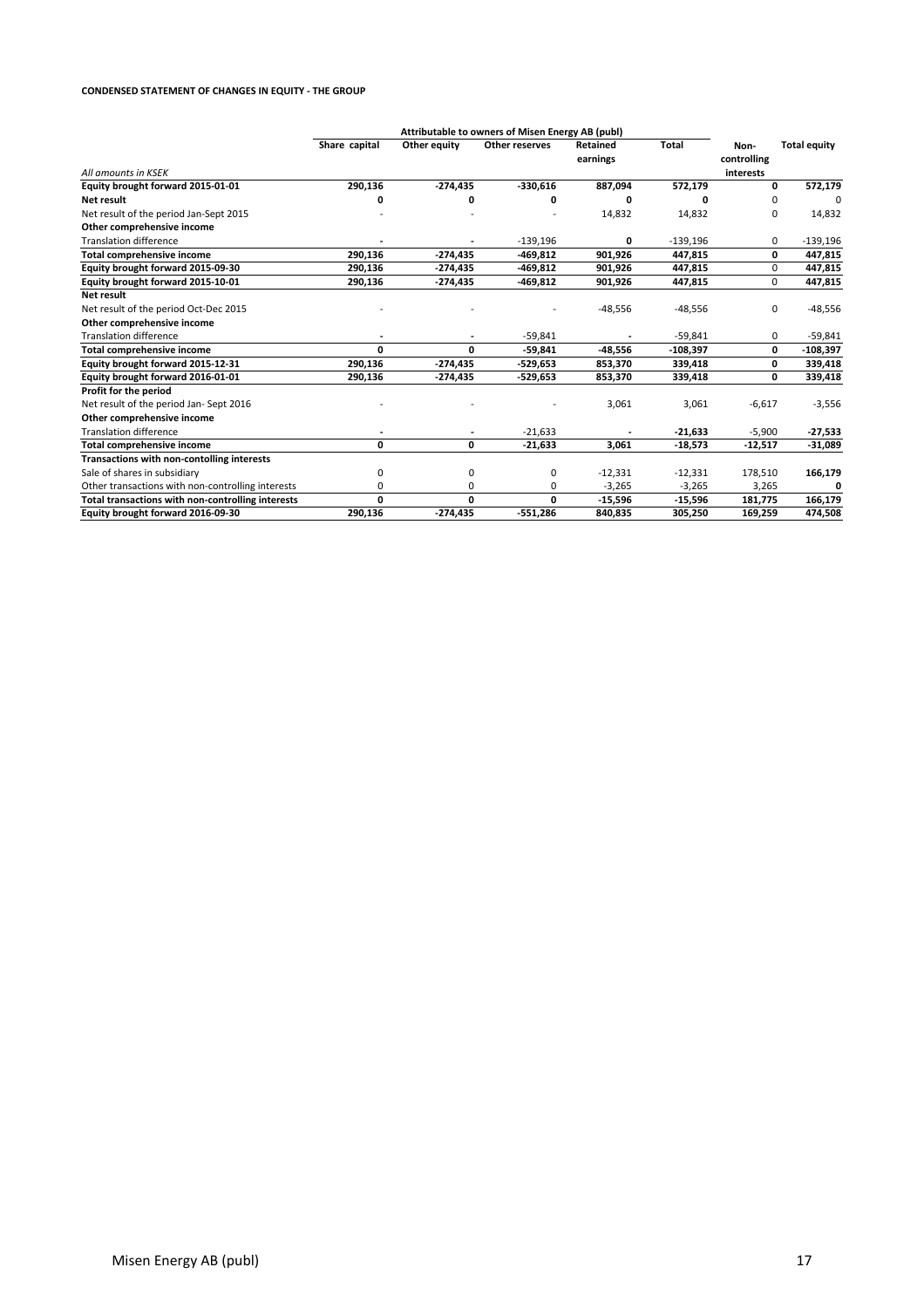|                                               | 1 Jan-30 Sept | 1 Jan-30 Sept | 1 Jan-31 Dec |
|-----------------------------------------------|---------------|---------------|--------------|
|                                               | 2016          | 2015          | 2015         |
| All amounts in KSEK                           | 9 months      | 9 months      | 12 months    |
| <b>Operating activities</b>                   |               |               |              |
| Operating income                              | 25,252        | 50,109        | 14,609       |
| Adjustment for non-cash items                 | 34,327        | 14,499        | 70,264       |
| Interest and dividends received               | 2,247         | 9,024         | 13,731       |
| Interest paid                                 | $-7,583$      | $-9,612$      | $-8,148$     |
| Income tax                                    | $-6,986$      | $-9,635$      | $-50,950$    |
| Cash flow from operating activities           |               |               |              |
| before working capital changes                | 47,257        | 54,385        | 39,506       |
| Decrease(+)/increase in stocks                | $-979$        | 22,058        | 21,247       |
| Decrease(+)/increase in receivables           | $-31,602$     | $-1,202$      | 13,664       |
| Decrease(-)/increase in short-term debts      | 4,294         | 34,522        | 11,431       |
| <b>Cash-flow from operating activities</b>    | 18,970        | 109,763       | 85,848       |
| <b>Investing activities</b>                   |               |               |              |
| Acquisition of tangible and intangible assets | $-11,875$     | $-89,259$     | $-103,108$   |
| Sale of tangible and intangible assets        | 484           | 1,680         | 1,737        |
| Sale of share in subsidiary                   | 25,717        |               |              |
| Contibution to JA                             |               |               | $-4,124$     |
| Liquidation of JA 493                         | 2,475         |               |              |
| Cash flow from investing activities           | 16,801        | $-87,579$     | $-105,495$   |
| <b>Financing activities</b>                   |               |               |              |
| Change in long-term debt (increase+)          | $-15,270$     | $-28,979$     | $-38,646$    |
| Cash flow from financing activities           | -15,270       | -28,979       | -38,646      |
|                                               |               |               |              |
| Cash flow for the period                      | 20,501        | $-6,795$      | $-58,293$    |
| Cash at the beginning of the period           | 7,413         | 80,976        | 80,976       |
| Exchange rate difference in cash              | $-272$        | $-14,378$     | $-15,270$    |
| Cash at the end of the period                 | 27,642        | 59,803        | 7,413        |

# **CONDENSED STATEMENT OF CASH FLOWS - THE GROUP**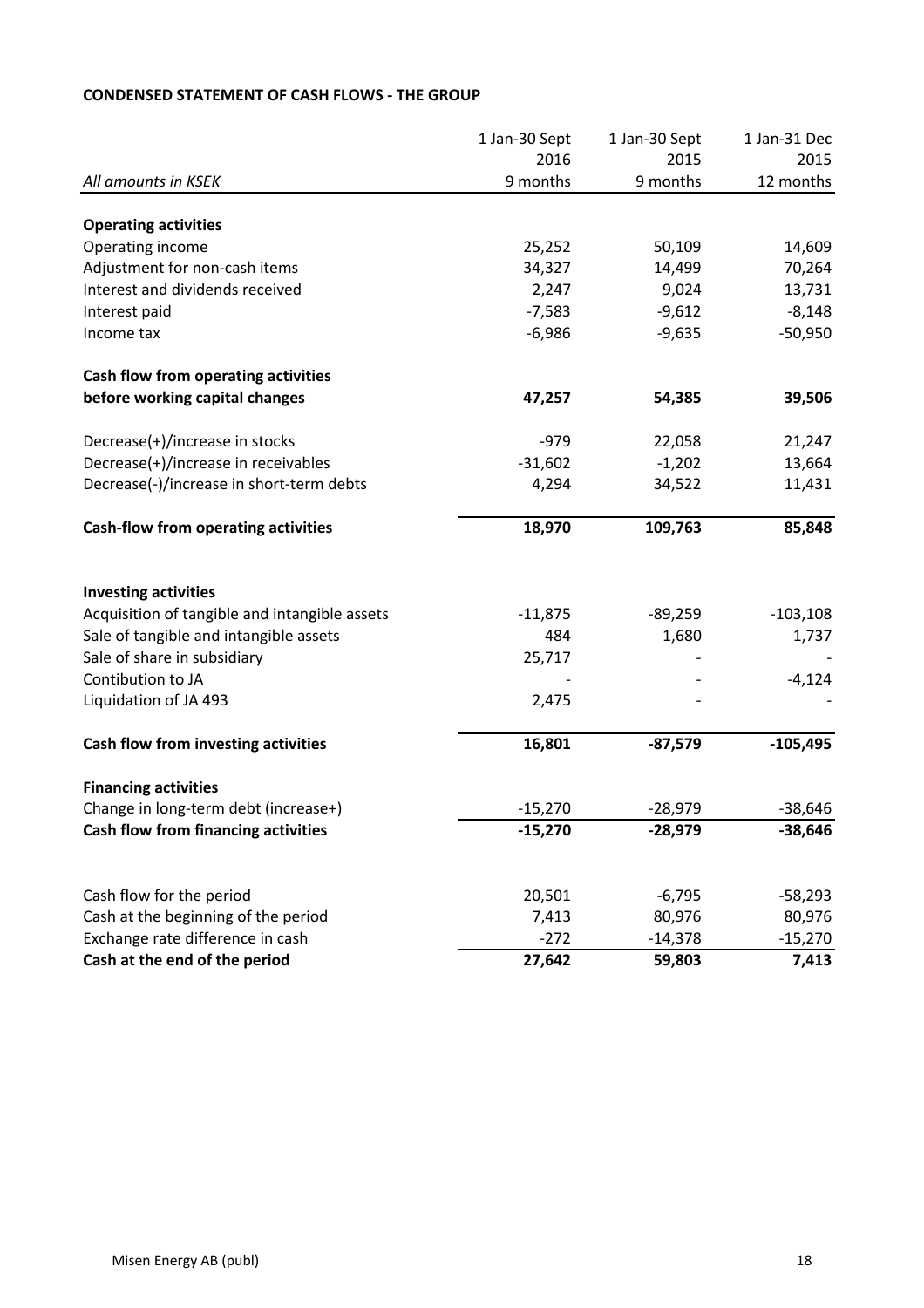#### **CONDENSED INCOME STATEMENT - PARENT COMPANY**

| (Misen Energy AB (publ))                           |                          |                          |                          |               |              |
|----------------------------------------------------|--------------------------|--------------------------|--------------------------|---------------|--------------|
|                                                    | 1 July - 30 Sept         | 1 July - 30 Sept         | 1 Jan-30 Sept            | 1 Jan-30 Sept | 1 Jan-31 Dec |
|                                                    | 2016                     | 2015                     | 2016                     | 2015          | 2015         |
| All amounts in KSEK                                | 3 months                 | 3 months                 | 9 months                 | 9 months      | 12 months    |
| <b>Operating revenue</b>                           |                          |                          |                          |               |              |
| Net sales                                          | 4,123                    | 30                       | 4,183                    | 90            | 120          |
|                                                    | 4,123                    | 30                       | 4,183                    | 90            | 120          |
| <b>Operating expenses</b>                          |                          |                          |                          |               |              |
| Other external expenses                            | $-4,313$                 | $-1,958$                 | $-8,476$                 | $-6,177$      | $-7,968$     |
| Personnel expenses                                 | $-1,729$                 | $-1,495$                 | $-5,888$                 | $-4,725$      | $-7,370$     |
|                                                    | $-6,042$                 | $-3,453$                 | $-14,364$                | $-10,902$     | $-15,338$    |
| <b>Operating result</b>                            | $-1,919$                 | $-3,423$                 | $-10,181$                | $-10,812$     | $-15,218$    |
| Interest income                                    |                          | $-666$                   |                          |               | 1,459        |
| Write-down of shares in sudsidiary                 |                          |                          |                          |               | $-560,000$   |
| Loss on sale of subsidiary                         | $-9,309$                 | $\overline{a}$           | $-9,309$                 |               |              |
| Interest expense                                   |                          | $-3,570$                 | $-7,969$                 | $-7,685$      | $-10,045$    |
|                                                    | $-9,309$                 | $-4,236$                 | $-17,278$                | $-7,685$      | $-568,586$   |
| Profit/loss after financial items                  | $-11,228$                | $-7,659$                 | $-27,459$                | $-18,497$     | $-583,804$   |
| Taxes for the period                               | $\overline{\phantom{a}}$ | $\overline{\phantom{a}}$ | $\overline{\phantom{a}}$ |               |              |
| Net profit/loss                                    | $-11,228$                | $-7,659$                 | $-27,459$                | $-18,497$     | $-583,804$   |
| Statement of comprehensive income - Parent company |                          |                          |                          |               |              |
| Net loss for the period                            | $-11,228$                | $-7,659$                 | $-27,459$                | $-18,497$     | $-583,804$   |
| Other comprehensive income                         |                          |                          |                          |               |              |
| Total comprehensive income for the period          | $-11,228$                | $-7,659$                 | $-27,459$                | $-18,497$     | $-583,804$   |
|                                                    |                          |                          |                          |               |              |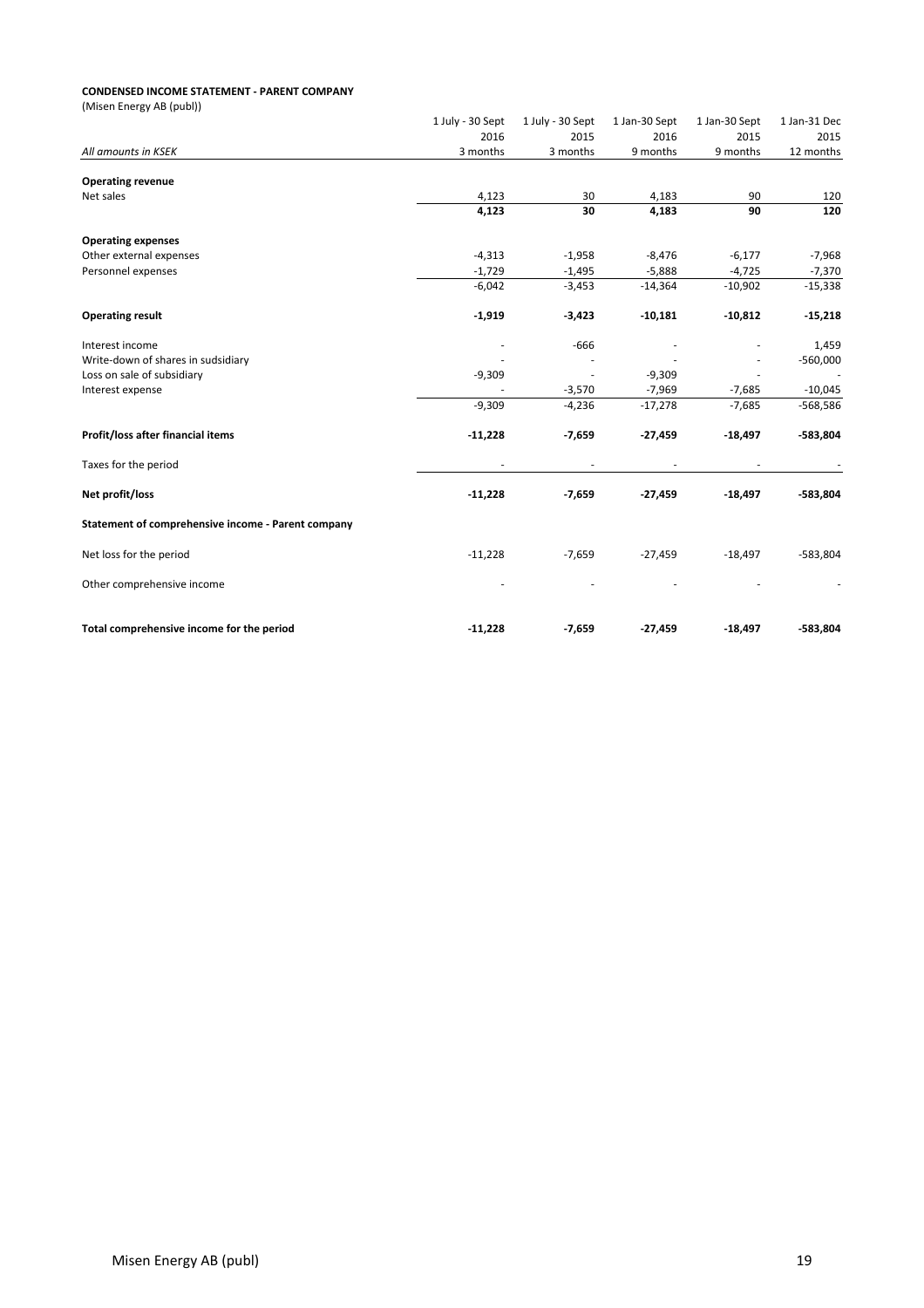#### **CONDENSED BALANCE SHEET - PARENT COMPANY**

(Misen Energy AB (publ))

| All amounts in KSEK                      | 30 Sept 2016 | 30 Sept 2015 | 31 Dec 2015 |
|------------------------------------------|--------------|--------------|-------------|
| <b>ASSETS</b>                            |              |              |             |
| <b>Non-current assets</b>                |              |              |             |
| <b>Financial fixed assets</b>            |              |              |             |
| Shares in subsidiaries                   | 301,287      | 1,028,069    | 468,069     |
| <b>Total financial fixed assets</b>      | 301,287      | 1,028,069    | 468,069     |
| <b>Total fixed assets</b>                | 301,287      | 1,028,069    | 468,069     |
| <b>Total non-current assets</b>          | 301,287      | 1,028,069    | 468,069     |
| <b>Current receivables</b>               |              |              |             |
| Other receivables                        | 1,099        | 16           | 402         |
| Short-term receivables subsidiaries      | 9,110        | 3,536        | 3,536       |
| Prepaid expenses and accrued income      | 3,367        | 248          | 171         |
|                                          | 13,576       | 3,800        | 4,109       |
| <b>Cash and bank balances</b>            | 14,963       | 596          | 1,703       |
| <b>Total current assets</b>              | 28,539       | 4,396        | 5,812       |
| <b>TOTAL ASSETS</b>                      | 329,826      | 1,032,465    | 473,881     |
|                                          |              |              |             |
| All amounts in KSEK                      | 30 Sept 2016 | 30 Sept 2015 | 31 Dec 2015 |
| <b>EQUITY AND LIABILITIES</b>            |              |              |             |
| <b>Equity</b>                            |              |              |             |
| <b>Restricted equity</b>                 |              |              |             |
| Share capital                            | 290,136      | 290,136      | 290,136     |
| Statutory reserves                       | 345          | 345          | 345         |
|                                          | 290,481      | 290,481      | 290,481     |
| Non-restricted equity                    |              |              |             |
| Profit/Loss brought forward              | 62,704       | 646,508      | 646,508     |
| Profit/loss for the year                 | -27,459      | $-18,497$    | -583,804    |
|                                          | 35,245       | 628,011      | 62,704      |
| <b>Total equity</b>                      | 325,726      | 918,492      | 353,185     |
| <b>Non-current liabilities</b>           |              |              |             |
| Long-term loan                           |              | 92,831       | 99,161      |
| Other long-term debts to group companies | 92           | 92           | 92          |
| <b>Total non-current liabilities</b>     | 92           | 92,923       | 99,253      |
| <b>Current liabilities</b>               |              |              |             |
| Accounts payable                         | 460          | 2,060        | 4,935       |
| Other short-term liabilities             | 1,274        | 343          | 462         |
| Other short-term liabilities group       |              | 8,975        | 11,617      |
| Accrued expenses and deferred income     | 2,274        | 9,672        | 4,429       |
| <b>Total current liabilities</b>         | 4,008        | 21,050       | 21,443      |
| TOTAL EQUITY AND LIABILITIES             | 329,826      | 1,032,465    | 473,881     |
| <b>Pledged assets</b>                    |              | 514,138      | 233,985     |
| <b>Contingent liabilities</b>            |              | 39           | 39          |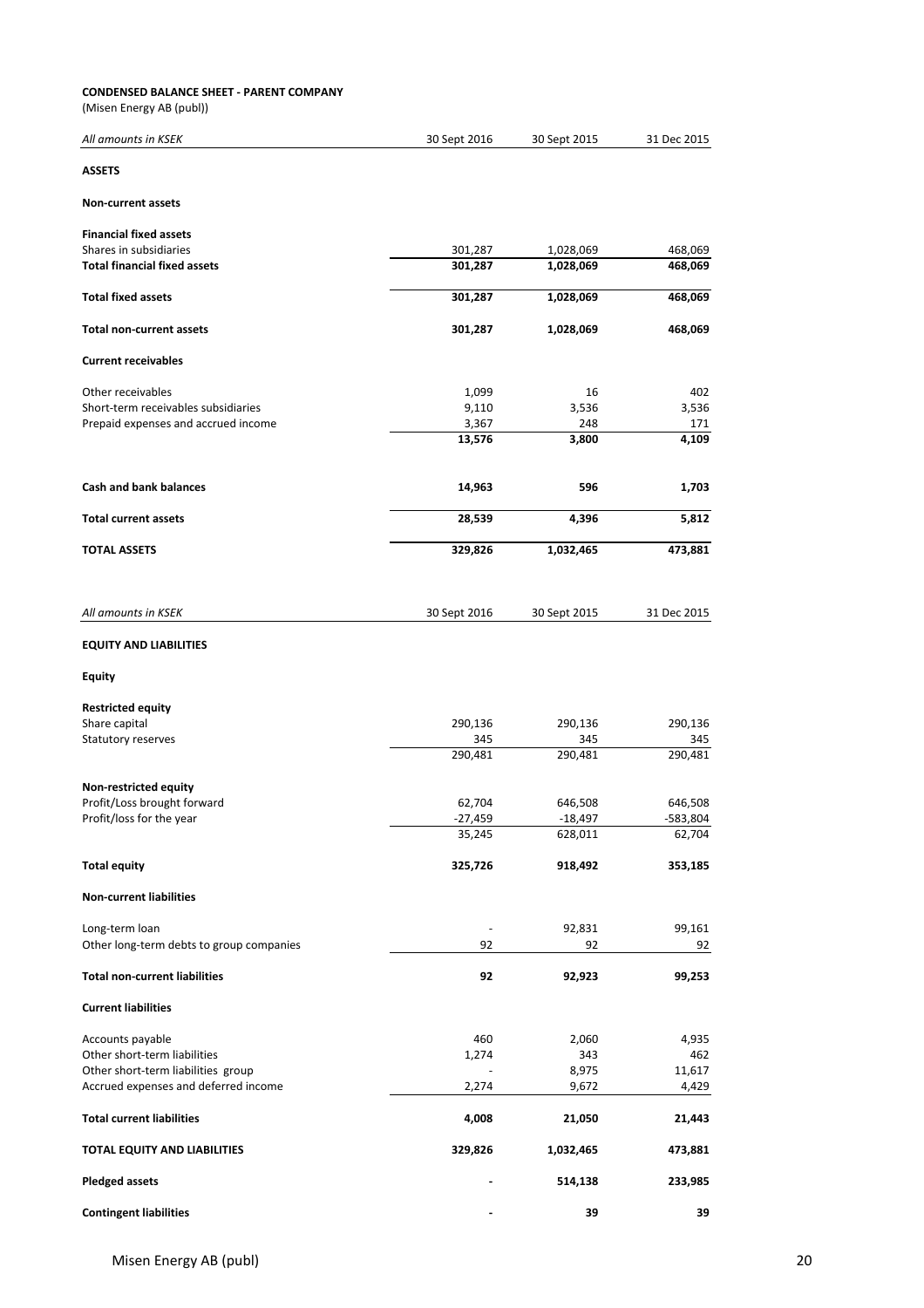### **CONDENSED STATEMENT OF CHANGES IN EQUITY - PARENT COMPANY**

(Misen Energy AB (publ))

|                                          | <b>Share</b>             |                  |         |                 |                     |  |
|------------------------------------------|--------------------------|------------------|---------|-----------------|---------------------|--|
|                                          | <b>Share</b>             | <b>Statutory</b> | Premium | <b>Retained</b> |                     |  |
| All amounts in KSEK                      | capital                  | reserves         | reserve | earnings        | <b>Total equity</b> |  |
| Equity brought forward 2015-01-01        | 290,136                  | 345              | 714,285 | $-67,776$       | 936,990             |  |
| Net result                               |                          |                  |         |                 |                     |  |
| Net result of the period Jan-Sept 2015   |                          |                  |         | $-18,497$       | $-18,497$           |  |
| Other comprehensive income               |                          |                  |         |                 |                     |  |
| <b>Translation difference</b>            |                          |                  |         |                 |                     |  |
| <b>Total comprehensive income</b>        | $\overline{\phantom{a}}$ |                  |         | $-18,497$       | $-18,497$           |  |
| Equity brought forward 2015-09-30        | 290,136                  | 345              | 714,285 | $-86,273$       | 918,493             |  |
| Equity brought forward 2015-10-01        | 290,136                  | 345              | 714,285 | $-86,273$       | 918,493             |  |
| Net result                               |                          |                  |         |                 |                     |  |
| Net result for the period Oct - Dec 2015 |                          |                  |         | $-565,307$      | $-565,307$          |  |
| Other comprehensive income               |                          |                  |         |                 |                     |  |
| <b>Translation difference</b>            |                          |                  |         |                 |                     |  |
| <b>Total comprehensive income</b>        | $\overline{\phantom{a}}$ |                  |         | $-565,307$      | 353,185             |  |
| Equity brought forward 2015-12-31        | 290,136                  | 345              | 714,285 | $-651,580$      | 353,185             |  |
| Equity brought forward 2016-01-01        | 290,136                  | 345              | 714,285 | $-651,579$      | 353,185             |  |
| <b>Net result</b>                        |                          |                  |         |                 |                     |  |
| Net result of the period Jan-Sept 2016   |                          |                  |         | $-27,459$       | $-27,459$           |  |
| Other comprehensive income               |                          |                  |         |                 |                     |  |
| <b>Translation difference</b>            |                          |                  |         |                 |                     |  |
| <b>Total comprehensive income</b>        | $\overline{\phantom{a}}$ |                  |         | $-27,459$       | $-27,459$           |  |
| Equity brought forward 2016-09-30        | 290,136                  | 345              | 714,285 | $-679,038$      | 325,726             |  |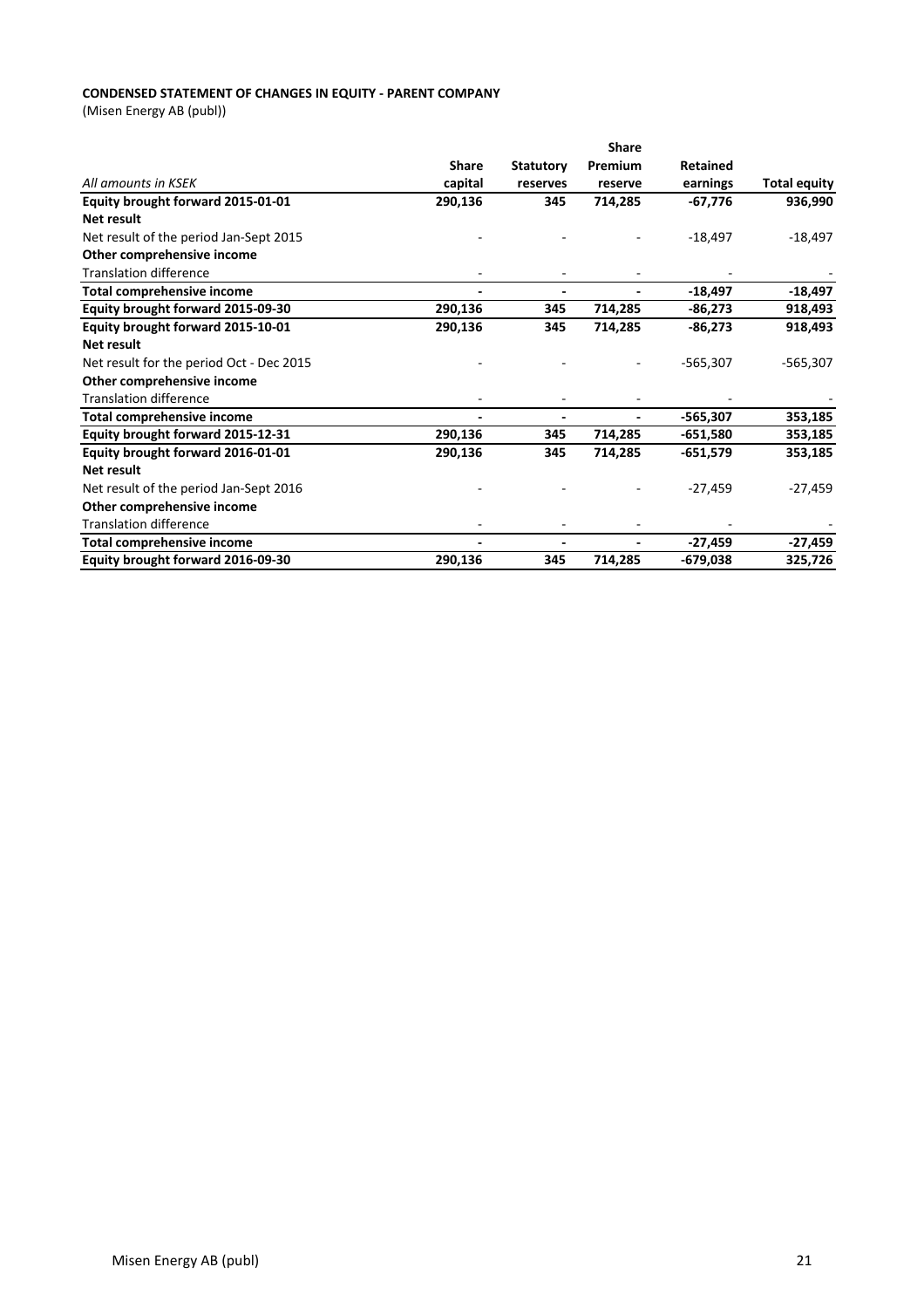# **CONDENSED STATEMENT OF CASH FLOWS - PARENT COMPANY**

(Misen Energy AB (publ))

|                                             | 1 Jan-30 sept | 1 Jan-30 sept | 1 Jan-31 Dec |
|---------------------------------------------|---------------|---------------|--------------|
|                                             | 2016          | 2015          | 2015         |
| All amounts in KSEK                         | 9 months      | 9 months      | 12 months    |
|                                             |               |               |              |
| <b>Operating activities</b>                 |               |               |              |
| Operating income                            | $-10,181$     | $-10,812$     | $-15,218$    |
| Adjustment for non-cash items               |               |               |              |
| Interest received                           |               |               |              |
| Interest paid                               |               |               |              |
| Cash flow from operating activities         |               |               |              |
| before working capital changes              | $-10,181$     | $-10,812$     | $-15,218$    |
| Decrease(+)/increase in receivables         | $-9,817$      | $-1$          | $-308$       |
| Decrease(-)/increase in accounts payable    | $-4,475$      | 389           | 3,264        |
| Decrease(-)/increase(+) in short term debts | 442           | 1,354         | 381          |
| Cash flow from operating activities         | $-24,031$     | $-9,070$      | $-11,881$    |
|                                             |               |               |              |
| <b>Investment activities</b>                |               |               |              |
| Payment of shareholders contribution        |               | $-9,746$      | $-9,746$     |
| Sale of shares in subsidiary                | 25,517        |               |              |
| Cash flow from investing activities         | 25,517        | $-9,746$      | $-9,746$     |
| <b>Financing activities</b>                 |               |               |              |
| Increase in long-term debt                  | 11,774        | 19,053        | 22,971       |
| Cash flow from financing activities         | 11,774        | 19,053        | 22,971       |
| Cash flow for the period                    | 13,260        | 237           | 1,344        |
| Cash at the beginning of the period         | 1,703         | 359           | 359          |
| Cash at the end of the period               | 14,963        | 596           | 1,703        |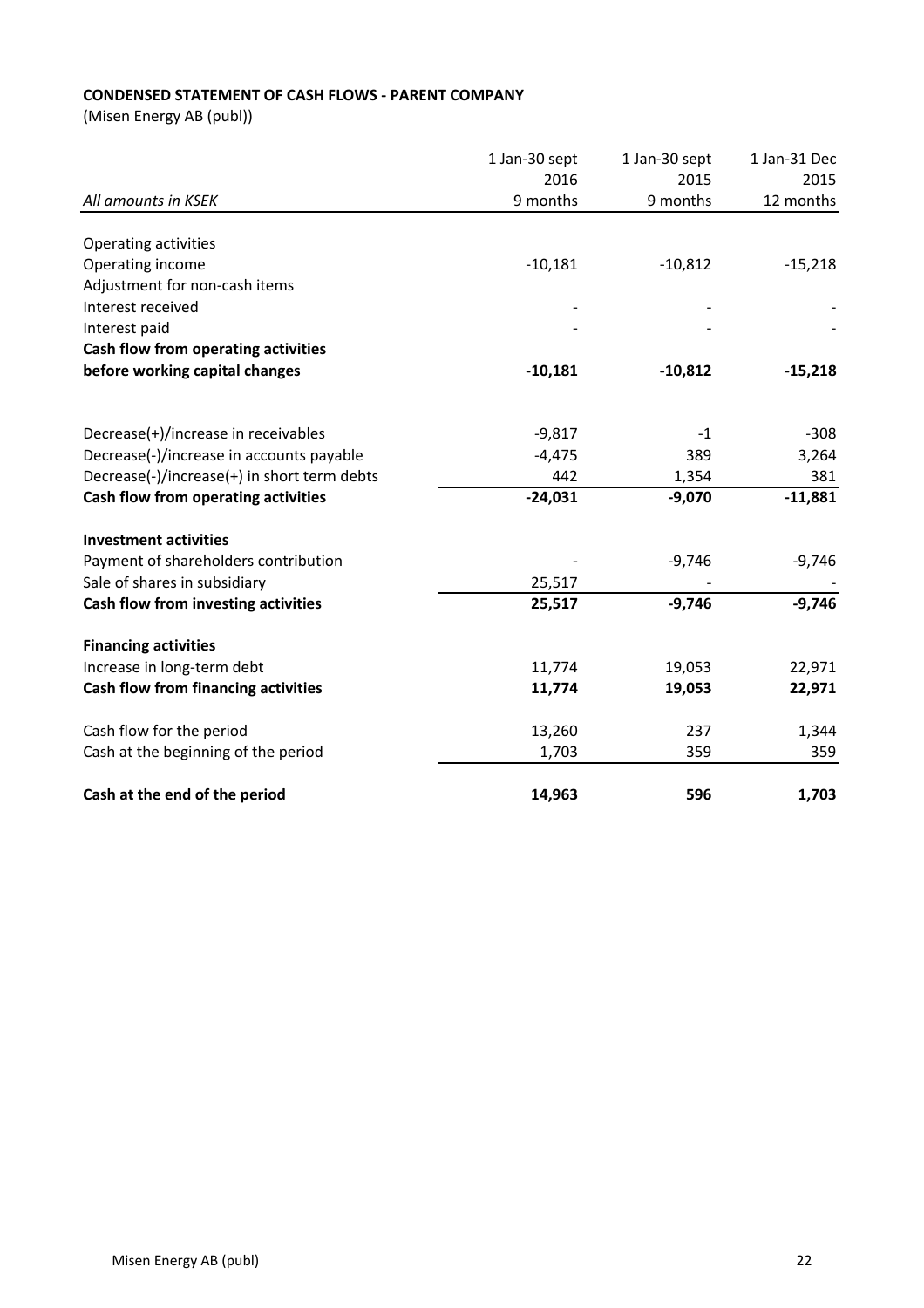| <b>CONDENSED FINANCIAL AND OPERATIONAL KEY RATIOS</b> |                 |                                     |                                   |  |  |  |
|-------------------------------------------------------|-----------------|-------------------------------------|-----------------------------------|--|--|--|
|                                                       | 1 Jan - 30 Sept | 1 Jan - 30 Sept<br>2015<br>9 months | 1 Jan-31 Dec<br>2015<br>12 months |  |  |  |
|                                                       | 2016            |                                     |                                   |  |  |  |
|                                                       | 9 months        |                                     |                                   |  |  |  |
| <b>The Group</b>                                      |                 |                                     |                                   |  |  |  |
| <b>Financial key ratios</b>                           |                 |                                     |                                   |  |  |  |
| EBITDA (KSEK)                                         | 52,952          | 73,322                              | 49,454                            |  |  |  |
| Profit/loss per share before dilution SEK*            | 0.02            | 0.10                                | $-0.22$                           |  |  |  |
| Profit/loss per share after dilution SEK*             | 0.02            | 0.10                                | $-0.22$                           |  |  |  |
| Return on equity (ROE)                                | n.a.            | n.a.                                | neg                               |  |  |  |
| Return on capital employed (ROCE)                     | n.a.            | n.a.                                | neg                               |  |  |  |
| Debt/equity ratio                                     | 7.4%            | 39.8%                               | 52.6%                             |  |  |  |
| Equity ratio                                          | 72.8%           | 54.1%                               | 50.6%                             |  |  |  |
| Share of risk bearing capital                         | 72.8%           | 54.1%                               | 50.6%                             |  |  |  |
| Weighted average number of shares for the period*     | 145,068,222     | 145,068,222                         | 145,068,222                       |  |  |  |
| Number of outstanding shares before dilution *        | 145,068,222     | 145,068,222                         | 145,068,222                       |  |  |  |
| Number of outstanding shares after dilution *         | 145,068,222     | 145,068,222                         | 145,068,222                       |  |  |  |
| Weighted average number of shares for the period      |                 |                                     |                                   |  |  |  |
| after dilution*                                       | 145,068,222     | 145,068,222                         | 145,068,222                       |  |  |  |
| The Parent Company (Misen Energy AB)                  |                 |                                     |                                   |  |  |  |
| EBITDA (KSEK)                                         | $-10181$        | $-10812$                            | $-15218$                          |  |  |  |
| Profit/loss per share before dilution SEK*            | $-0.19$         | $-0.13$                             | $-4.02$                           |  |  |  |
| Profit/loss per share after dilution SEK*             | $-0.19$         | $-0.13$                             | $-4.02$                           |  |  |  |
| Return on equity (ROE)                                | n.a.            | n.a.                                | neg                               |  |  |  |
| Return on capital employed (ROCE)                     | n.a.            | n.a.                                | neg                               |  |  |  |
| Debt/equity ratio                                     | n.a.            | 10.1%                               | 28.1%                             |  |  |  |
| Equity ratio                                          | 98.8%           | 89.0%                               | 74.5%                             |  |  |  |
| Share of risk bearing capital                         | 98.8%           | 89.0%                               | 74.5%                             |  |  |  |
| Weighted average number of shares for the period*     | 145,068,222     | 145,068,222                         | 145,068,222                       |  |  |  |
| Number of outstanding shares before dilution *        | 145,068,222     | 145,068,222                         | 145,068,222                       |  |  |  |
| Number of outstanding shares after dilution *         | 145,068,222     | 145,068,222                         | 145,068,222                       |  |  |  |
| Weighted average number of shares for the period      |                 |                                     |                                   |  |  |  |
| after dilution*                                       | 145,068,222     | 145,068,222                         | 145,068,222                       |  |  |  |

#### **Definition of financial key ratios**

**DEFINITY (POINT DEFINITY INTERFATION** 1 EBITDA (profit before interest, tax, depreciation, write-downs) defined as the group and the parent company's operating profit/loss

2. Profit/loss per share before dilution defined as the group and the parent company's net profit/loss after tax divided by the number of outstanding shares before dilution at the end of period.

3.Profit/loss per share after dilution defined as the group and the parent company's net profit/loss after tax divided by the number of outstanding shares after dilution at the end of period.

4. Return on equity defined as the group and the parent company's profit/loss divided by total equity at the end of period.

5. Return on working capital is defined as the group and the parent company's profit/loss after financial items plus interest expense plus/ minus exchange differences on financial items divided by total capital employed (average of the two latest periods balance sheet total with reduction for non-interest bearing debt).

6.Debt/equity ratio defined as the group and the parent company's interest bearing debt divided by equity.

Depredict allocated as the group and the parent company's interest beam group to the company of  $\mathbf{r}_1$ 7.Equity ratio defined as the group and the parent company's equity including minority owner shares divided by balance sheet total.

#### **Share capital information**

8. On the 12th of January 2012 an amalgamation of shares 100:1 was registered whereby the number of shares were reduced to 145,068,222 and the quota value became approximately 2 SEK.